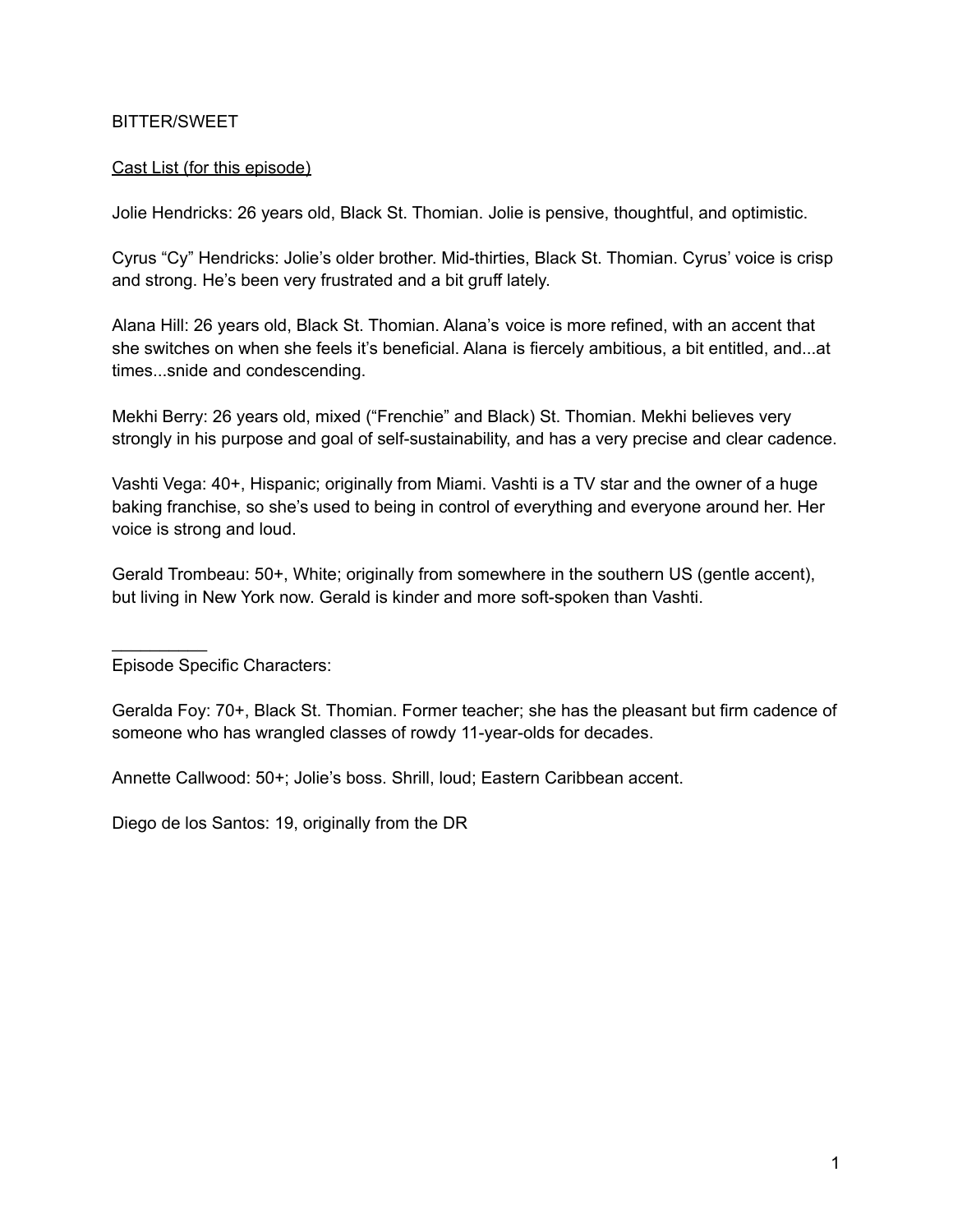#### SCENE ONE

#### Narrator Jolie:

So...one thing about me that you should know from the start is that my worldview tends to be a little too...sugary, let's say, for mos' people to handle. The things I believe in are fluffy and saccharine; they're glazed and dusted with sweet powder, and then dyed some color on the pastel spectrum. (SFX: something understated but twinkly) I like glitter in my nail polish an' a fresh hibiscus behind my ear. I'll never turn down an extra spoon of brown sugar in my bush tea. I'm the one lookin' out east for a rainbow as the clouds drift off over the west end. I jump headfirst into waves. And--close to the top of this list, you have to understan'--close to the top of this list is my fervent belief that there aren't too many problems in life that a slice of cake won't solve.

I have a thing wid cake, see. I'm willing to bet you can't think back too far in yuh life without comin' 'cross a memory that involves cake. I know I can't. Birthday parties? Cake. Yuh auntie's wedding? Cake--an' good cake, too; pretty cake that they soak in rum an' keep in the freezer for years on end, just to eat a nibble on anniversaries. St. Thomas Food Fair? Lawd! (SFX:in the background, typical noises of the fair--voices, laughter, calypso music) Carnival time, mos' people head down to the fair for the coconut and guava tarts, for the tamarind *(pronounce: tah-mon)* balls an' the coconut sugar candies, but I...I was only there for the Vienna cake. Daddy would give me an' Cyrus ten dollars and turn us loose at the fair, knowing there were plenty of watchful eyes on us in the thick crowd down there in the Emancipation Gardens. Cy was a li'l ol' man even from then. He always spent his on a plate of roas' pork or whelks and rice. I would jus' bolt straight over to the dessert tables for those Vienna cakes...fresh guava preserves between layer after layer of soft, fluffy, crumbs; deh scent of almond essence, the stiff, crunchy icing that melted on your tongue...you bes' believe I spent my whole ten dollars on cake each year. I would sit down under the big bell in de southwest corner of the park an' eat the three or four slices my money could buy, stuffing layer after sweet layer in my mouth. An' as I ate, I could forget for a few moments that I didn't have a mommy to braid my hair in all the cute styles the other little girls wore for Carnival time. I could forget how hard Daddy had to work in order to spare that \$20 for me and Cy. When I had my cake...I didn't have my problems.

Not like I didn't have cake in the bad times, too. We ate cake after Daddy's funeral, me and Cy, a simple pound cake from the freezer section at Plaza Extra because that was the kind of thing Daddy liked. We ate cake the day the hotel closed. Yeah. Picture us, fifteen, sixteen strong, used to spending the entire day cooking the most luxurious dishes for tourists and yacht guests and locals who just wanted to treat themselves for the day--picture us being told that we were the latest victims of the pandemic, not because we were sick but because our economy was; that our industry had been fighting and rallying but couldn't hold on for us any longer. The ships and the planes weren't coming. The rooms and the restaurants were empty. I baked the cake we ate that day. It was a three-tier strawberry cake, vanilla buttercream icing with fresh passionfruit preserves, prepared for a bride and groom whose destination wedding had also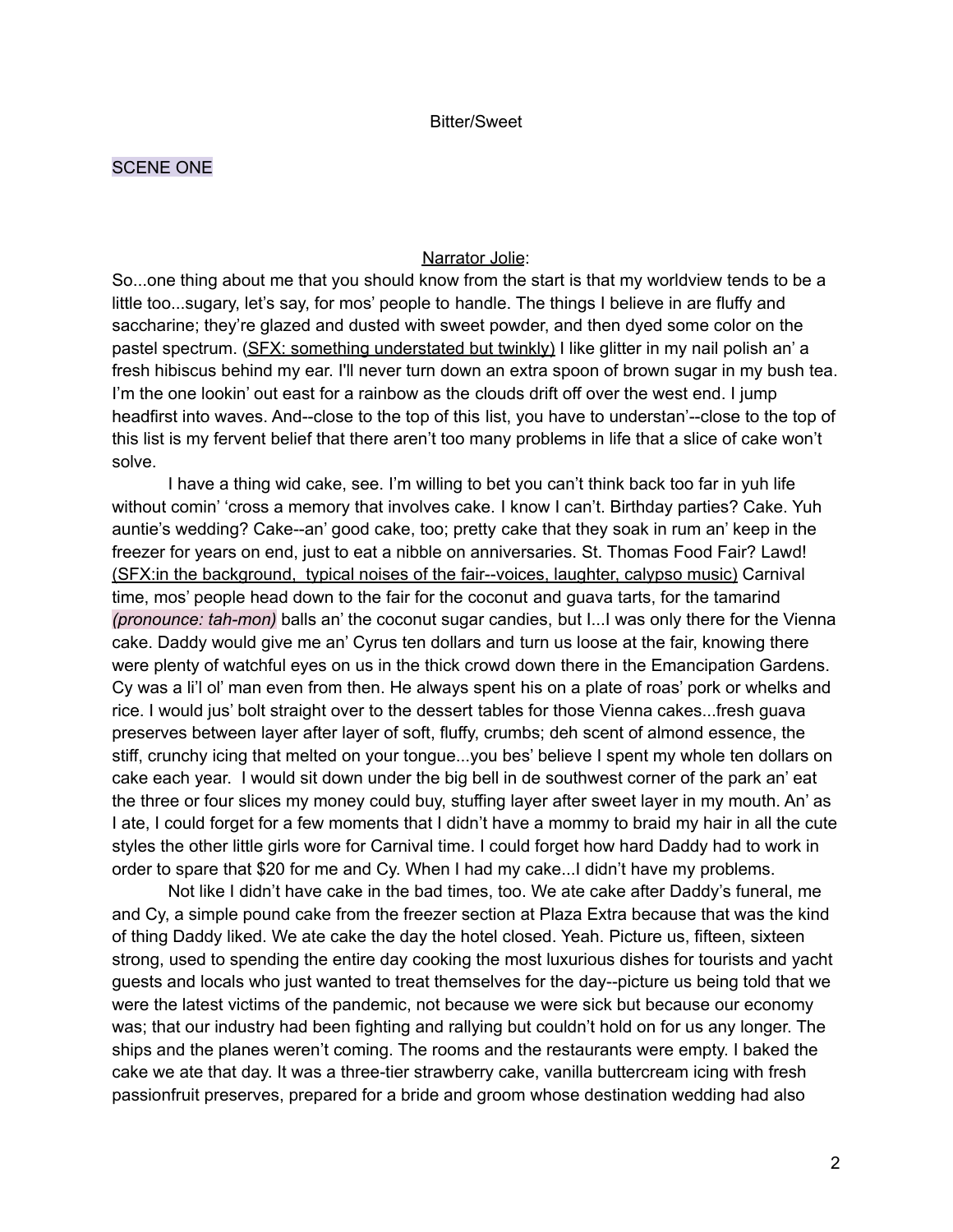been a casualty of the whole collapse. Picture it. (SFX: forks clinking on plates, seagulls...?) All of us, deh restaurant staff, sitting outside on the dining terrace in the lush chairs and set tables reserved for our guests, eating wedding cake off of our hotel's signature ocean blue plates. We all sat out there, looking out over the beach, watching the sunlight glittering the water down by the empty cruise ship pier off in the distance; and we stuffed our mouths full of sugary icing roses and soft pink fluff. Picture us, filling ourselves up with sweetness and light; knowing the next moment meant goodbye. Knowing the next moment meant insecurity, and not just about when we would ever be able to feed others again. We lef' the hotel that day not knowing how we...without the hotel, without our jobs...would feed ourselves.

That was eight months ago. Hotel still closed, whole island still tryin' to figure out how to move forward. I ain' gon' lie, things were lookin' kind of bleak for us for a while, an' then...in the way that I believe it always has, and always will...cake came to save us. Remember what Ah tell yuh earlier? Cake fixes everything.

(SCENE 2--Cy's restaurant. It's a small place, humble but clean; with scuffed linoleum tiles and chairs that saw their best days a decade ago. SFX- dishware clinking, the sizzle of frying food, muffled voices with Caribbean accents in the background. In this scene: Cy, Jolie, Alana, Mrs. Foy. At open--just Cy Jolie, Mrs. Foy.)

#### Scene 2A

## Narrator Jolie:

My brother Cy's restaurant. He been runnin' de place for years, from back when I was in high school an' all. Maybe not exactly the kind of place you go to if you want luxury and fanciness. You won't find salad forks and napkins folded into 3D sculptures here. What you **will** find? A menu full of Caribbean dishes and delicacies, comfort food to the extreme; all cooked fresh daily by Chef Cyrus himself. Oxtail, stew chicken, fry fish, Johnny Cake...and a heaping side order of people with nothing better to do than to mind yuh business.

## Mrs. Foy:

I'll take another piece of dumbread for now. And what time can I expect the oxtail to be ready, Cyrus?

#### Cy:*(jokingly exasperated)*

I swear we do this every Monday, Ms. Foy. You know I always have lunch in the pans by 11:30.

#### Mrs. Foy:

You always do, dahlin', but **you** know I have to ask. I like to plan my day almos' down to the minute.

#### Jolie:

You could set your watch by Cyrus, Mrs. Foy. When it comes to schedules, dis man don't play.

(SFX: spoons, dishes clanging)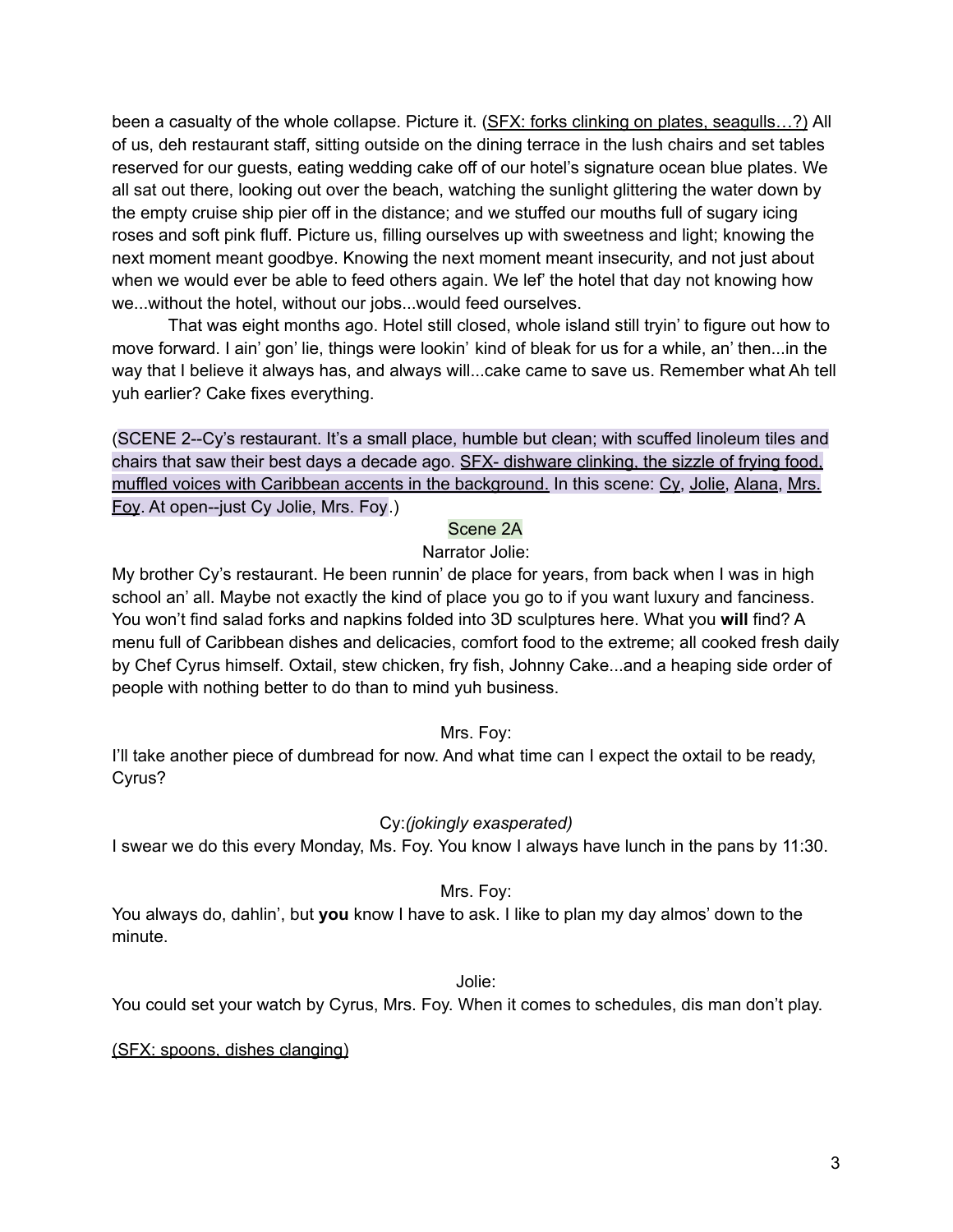Cy:

Ain' no lies there…

## Narrator Jolie:

If Cy were a cake, he'd be a lemon cake with pristine and flawless whipped cream icing. Cool, crisp; zesty. And this morning, I know Mrs. Foy agrees with me too...even if she doesn't use those exact words. In her day--back when she taught me, or Cy 6 years before me, or even when she taught her first class of kids a good 50 odd years ago--Mrs. Foy was probably a lemon cake, too.

## Mrs. Foy: (*laughing)*

From when he was a child in my class, Jolie. Always ready, always timely, always prepared. A role model for everyone who saw him. You, on the other hand…

(*Cy chuckles.)*

That's not fair!

Mrs. Foy:

Jolie:

Now, if he was only on schedule for finding himself a wife, settlin' down…he's well late on **that** track.

Mmm-hmmm!

## Cy: *(good-naturedly)*

Oh God, not this again. Mrs. Foy, here's your dumbread an' yuh bush tea, and I'll see you at noon for the oxtail.

Mrs. Foy: *(embarrassed)*

Oh. I...Cyrus, I thought I had a ten here in meh wallet, but I--it looks like I might have put jus' a couple ones in here instead--

Don't worry about it.

## Mrs. Foy:

Cy:

I can bring it when I come back for lunch…?

Cy:

For real, don't worry about it. Please. It's on the house.

# Jolie: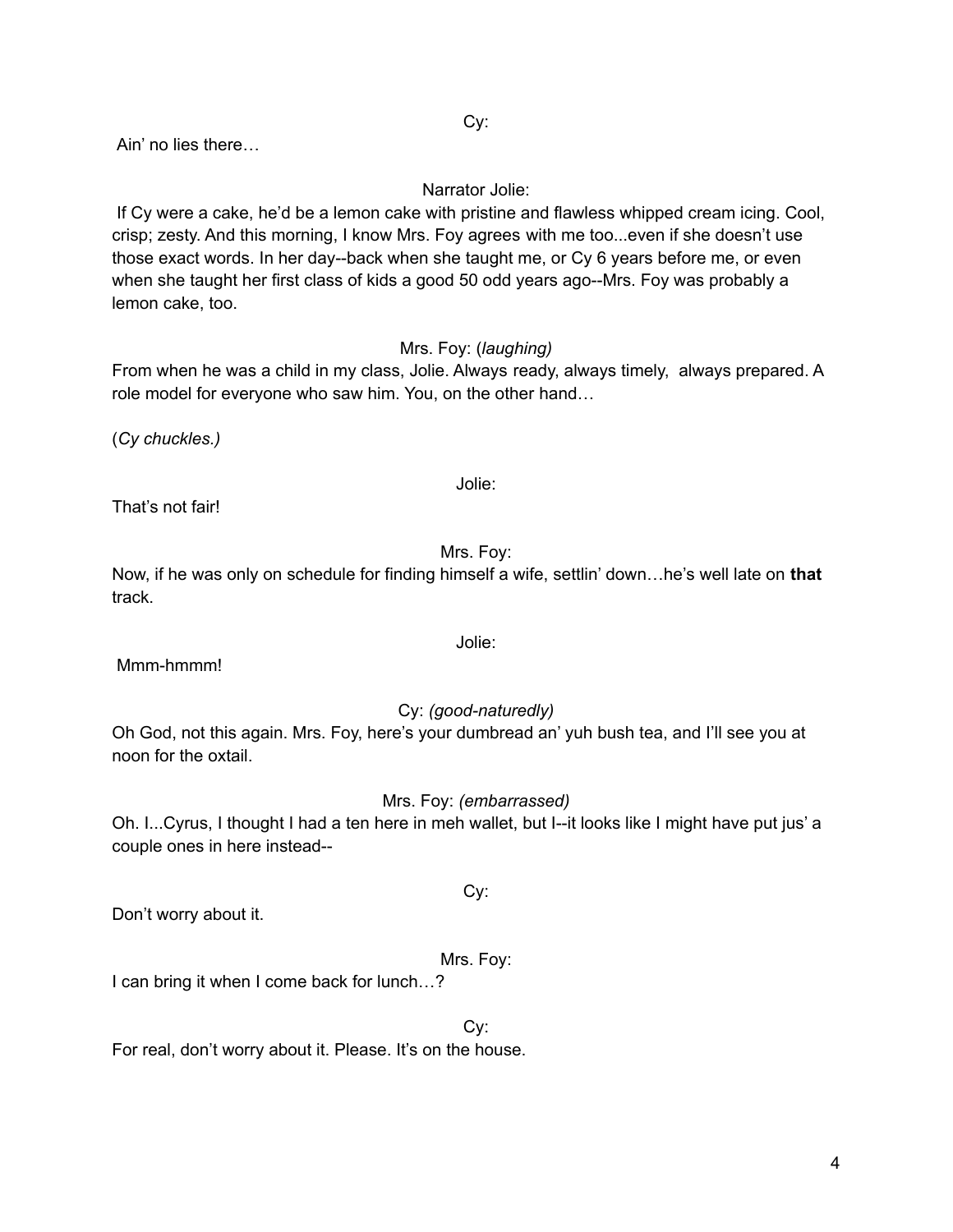Mrs. Foy:

Thank you, dahlin. You've made an ol' woman's day.

#### (SFX: footsteps as she walks away)

## Scene 2B

Jolie:

You can't keep doing that, Cy. Giving everyone a break like that. Not when you're--

Cy:

I don't do it for everyone. I'll do it for her, though. You, of all people, should understand that. You know how much she's done for us. (*Cy clears his throat.)* What about you? You need something to eat before you leave?

Jolie: No, I'm good. I told Alana to come for me at 7:30. She should be here like...now.

## Cy: *(pause)*

I...don't like this, Jolie. I know it's too late for you to back out, but iss like I told you before, I really, **really** don't like the idea of you-- (*abruptly switching, speaking to a customer)* Ay, you ready to check out, big man? 'Das it fuh you, jus' deh cake?

#### Male Customer:

Jus' deh cake fuh now, dread. Yeah.

Cy:

Okay, boss. \$1.50. (SFX: cash register) You know iss she make dis cake, right?

Male Customer:

For true?

## Narrator Jolie:

It's been eight months, and this is how I've been sustaining myself. I bake cakes in my closet-sized kitchen, in my ancient oven, and Cy sells my slices. I make just enough to almost pay my rent and buy groceries. Cy...and the li'l piece of change in my unemployment checks...have been helping with the rest, along with Mekhi if his farm makes a little extra at the market on Saturdays. Cake has been keepin' me afloat these past few months, keepin' my head jus' above those waves; fightin' deh current trying to drag me under. But today...today, I'm starting something new, something with my best friend Alana, that should bring me jus' enough to cover all of my own bills, and maybe just a little bit more than that. And once again, it involves baking cake. *(pause)* In a way.

Cy: She have a gift, eh? (SFX: Cy putting the container of cake in a plastic bag)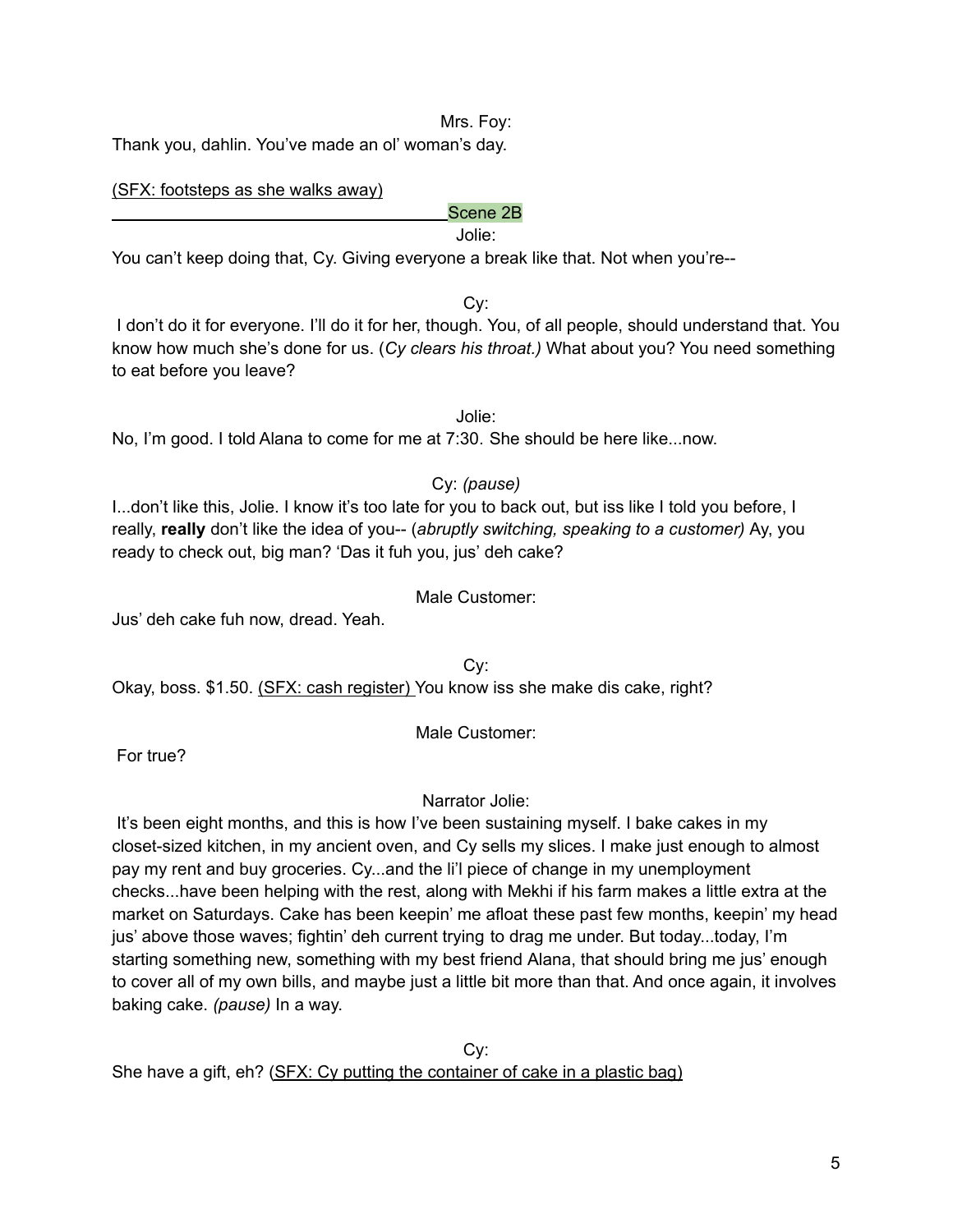## Male Customer:

Yeah, yeah, 'das a real gift! You know I come in here for dis all deh time! Sayin' I need to be eatin' clean an' savin' meh money an' all, but...days like dese, we all need a li'l sugar to get through dem, right? Ay, look, nuh...I work down by deh airport, an' you know who jus' came--deh people dem for the cake show dey say gon' be filmin' here...

#### Jolie (*excitedly)* and Cy *(not as enthused)*:

The Masterpiece Baker.

#### Male Customer:

Right. Yes. 'Das deh name. Dem man jus' arrived couple days past. Dey gon' start filmin' soon. Showed me pictures an' all. Cakes big as me an' designed like--like paintings on a **wall**, de man.

Oh, yes. Jolie...knows all about that.

Male Customer:

Cy:

Yeah? Well. The cakes they make may be pretty an' all, but I bet nuttin' dey make could touch your cake in terms of flavor, Miss.

Jolie:

That's so kind. Thank you.

*(*SFX: Footsteps as the customer walks off)

Jolie:

You could've told him I was starting my job with The Masterpiece Baker today.

Cy:

I could've told him you were cleaning the damn set? I'll pass. (*Chuckles dryly*) Jo. I could always use more help here. You could bake, and serve, and--look, if you have to clean, then clean **here**, for me, for...**us**, not for some--

Jolie:

You can barely afford to pay the staff you do have, Cy. I can't take anything away from them--or anything more away from *you.* There's no shame in what I'm doing. Besides, Alana got me this job, and--like you said--I can't back out on her, not when she's flying so high with this. I don't show up, it makes both of us look bad...oh, look, see she comin' now.

Cy:

Flyin' high. Right. Not so hard when you have piles of your family's money and influence for fuel.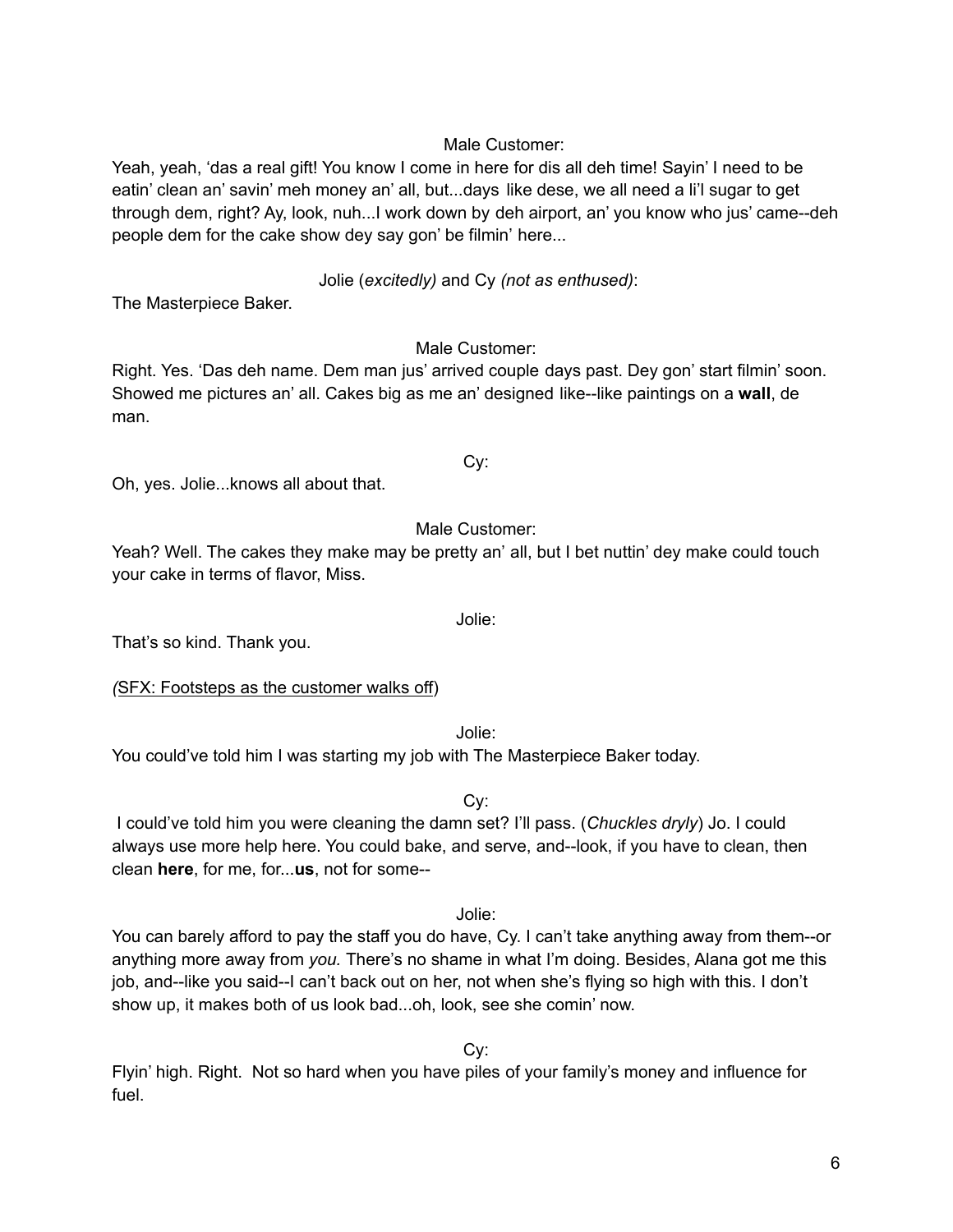## Jolie: *(playful whisper)*

Stop it, nuh, man! She comin' through deh door all now, she could hear you… *(louder)* Hey, 'Lana!

### (SFX: Restaurant door swinging open, heels on the tile floor)

Alana:

Hey, love! You ready for this?

## Scene 2C

Narrator Jolie:

Alana Hill has been my best friend since we were tiny, from when my mother was her grandfather's caretaker and nurse. And no matter what Cyrus may say out loud, he knows jus' as well as I do that the Hill family's 'money and influence' did plenty for us, too. Not only did we get to go to school with Alana, but I got to run around the grounds of the Hill estate and play with her bins and bins of toys, and Cyrus learned half of what he knows how to do in the kitchen from Alana's grandmother. Her cookbook, 'A Culinary Tour of the Virgin Isles', is still talked about to this day as **the** preeminent cookbook these islands have to offer. If Alana were a cake, she'd be one of those old, grand, three-tier masterpieces from the 1800s...something made with freshly laid eggs, imported Danish butter, and sugar from the sunniest cane fields on earth. Fine ingredients? Yes. Alana comes from those.

Cy:

Morning, Alana. Yuh look nice, man. Lookin' real professional.

Alana:

You think so, Cy? I was thinking the heels were a little too high, especially because Vashti Vega--she's one of the judges--she's kind of tiny.

Jolie:

So? That means she should be used to people towering over her by now.

Alana:

Yes, gyul, but you've watched the show. She's the mean one. You know how she doesn't like bein' upstaged. And especially not by her...geez, what's my exact title? 'Local Contracting Liaison'.

Cyrus:

What exactly does that mean?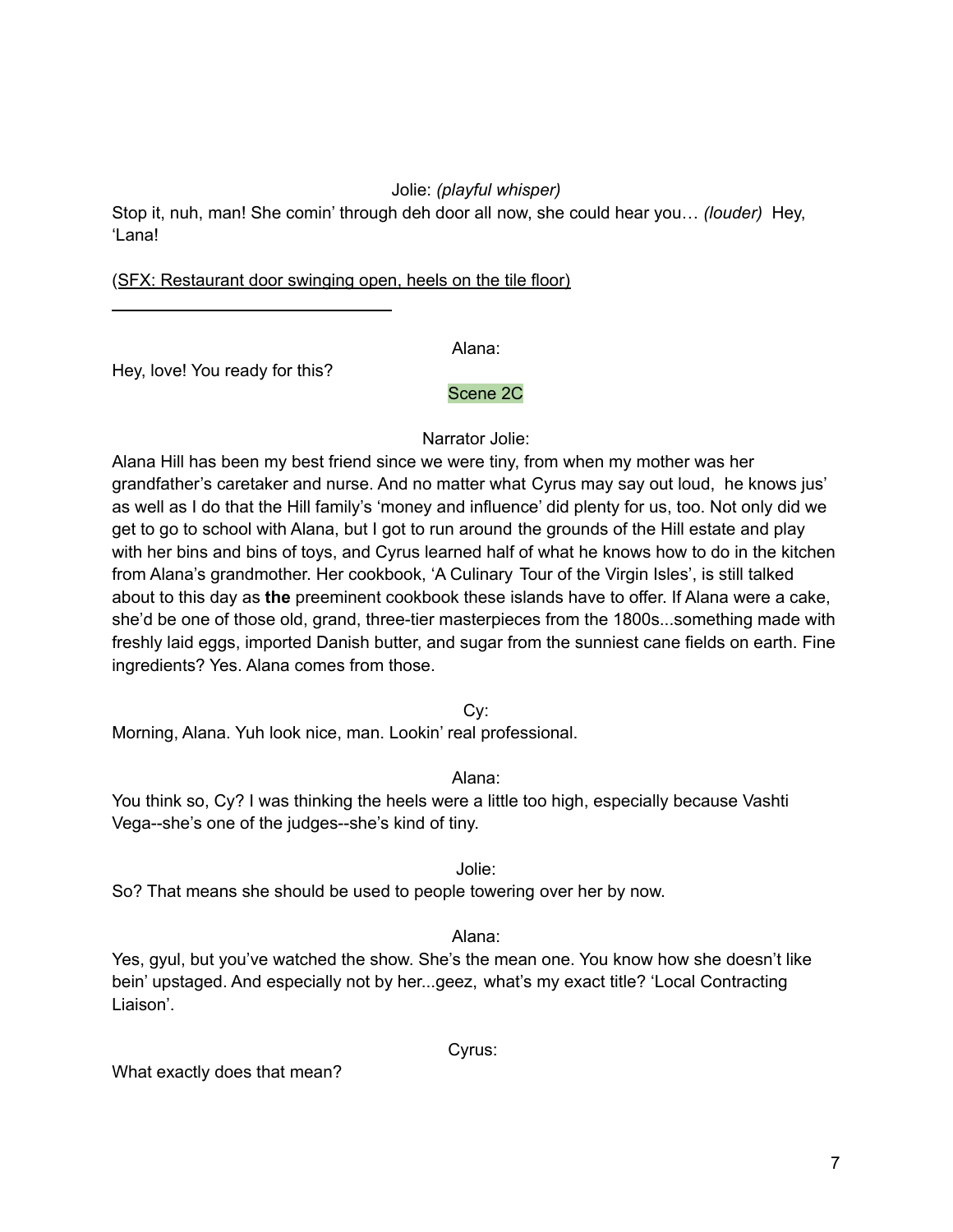#### Alana:

I maintain relationships between the show's talent--mainly Vashti Vega, the head judge--and the hired local help.

## Cyrus:

So you're like...a glorified personal assistant?

Alana (a bit superiorly):

Something like that, except my pay reflects the 'glorified' part rather than the 'assistant' part.

Jolie (trying to avoid a tense situation): The shoes look good, Alana. They're not too high at all.

#### Alana:

I don't know. I have another pair in the car. *(sigh. And then, nervously)* I...don't want to rush, especially when everything in here smells so good, but...we really should get going, Jolie. I'm terrified we're going to get stuck in that traffic on Mafolie Hill heading out to the villa. She said not to show up until 8, but…

#### Jolie:

Then we should go. I'm supposed to meet my...you know, the supervisor of the custodial staff at 8:30.

Cy: Hey, I'm just going to say it. This really isn't what she was made for, Alana.

 $Cy-$ 

#### Alana: (*diplomatically)*

Jolie:

No--no, of course not, Cyrus. I agree. Jolie should be back at the Marriott, making wedding cakes and pastries and all of those things she's so good at. I know. I wish we were recovering faster than we seem to be.

Jolie:

Cyrus. This show filming its whole season here. And...I mean, it's not 8 ships in the harbor every day, but if it gets us some publicity, if it can give some of us jobs...if it can help me and Mekhi in the tiniest way...then I have to take advantage of that.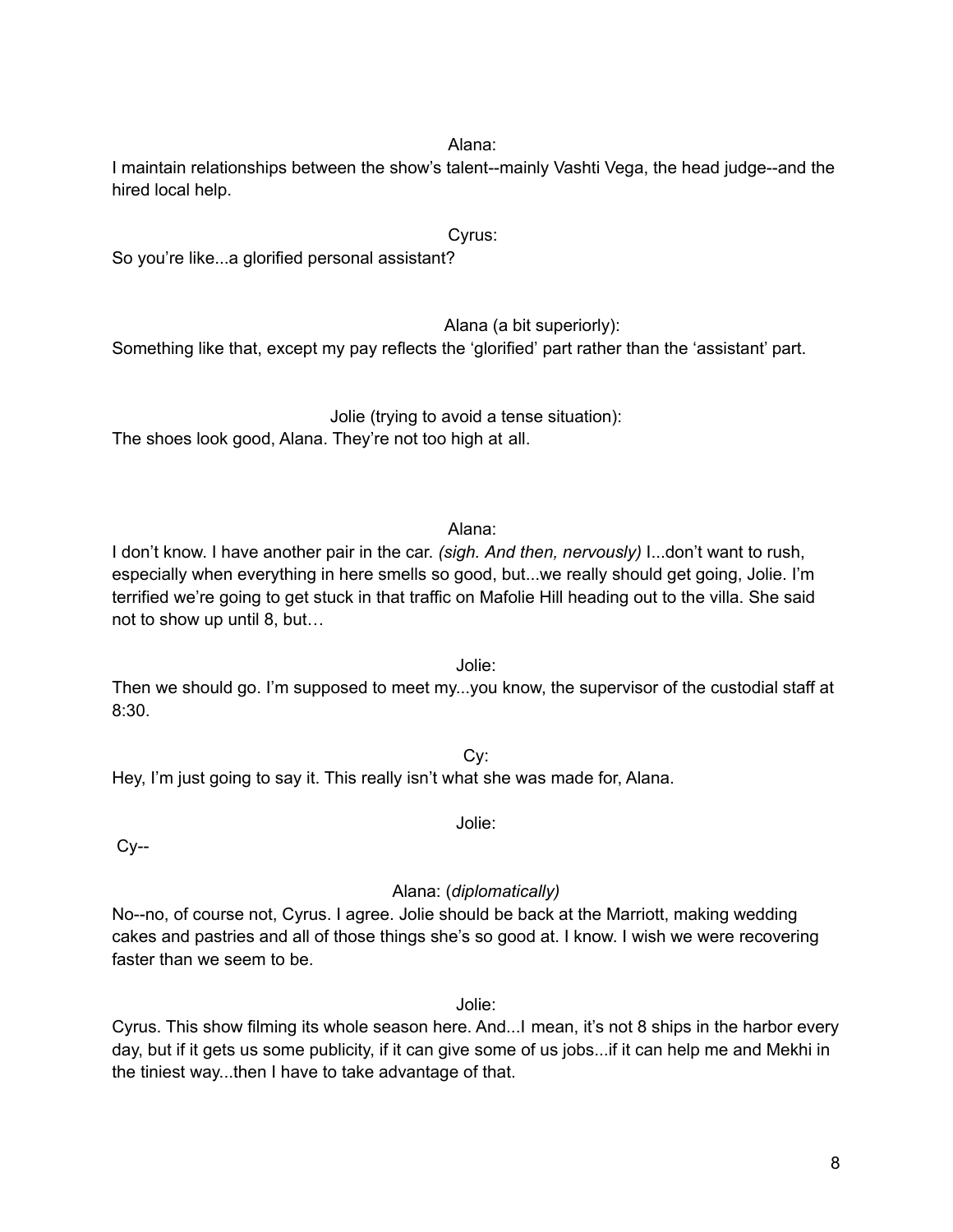#### Alana:

I'm just glad I was able to help. Jobs with the show are kind of tight, and they're so choosy about who they hire...

### Cyrus:

I hate the idea of you cleaning the set of a show **you** could easily be the star of, Jolie.

#### Jolie:

I know you do. But look around, Cyrus. It's...it's coming down to having my pride or having a paycheck. And you know what I have to choose.

(SFX: footsteps approaching)

## Scene 2D

Mrs. Foy:

Cyrus? Can you jus' fill up my tea one more time before I leave? I jus' want to--oh! Alana Hill, you're here, too?

#### Alana:

Mrs. Foy! Yes, yes, I came to pick up Jolie. We're starting our new jobs with The Masterpiece Baker today.

#### Mrs. Foy:

Really? I had no idea! Cyrus, Jolie, you didn't say anything about that earlier. Jolie, are you--what, a local consultant? Teaching those people a thing or two about the way we bake cake?

Jolie:

No...not exactly. But Alana is the...uh…the 'Local Consulting'…'Contracting'... uh...she's like the main judge's personal assistant. It's a big deal. She'll be making us all proud.

## Mrs. Foy:

Wow. That does seem impressive. You've been wanting something like this for years. I'm happy to see you're finally getting a second chance to shine.

#### Alana:

Thank you. That means a lot. *(In her most charming tones)* Oh! Mrs. Foy! And--happy birthday! (*Mrs. Foy laughs demurely,)*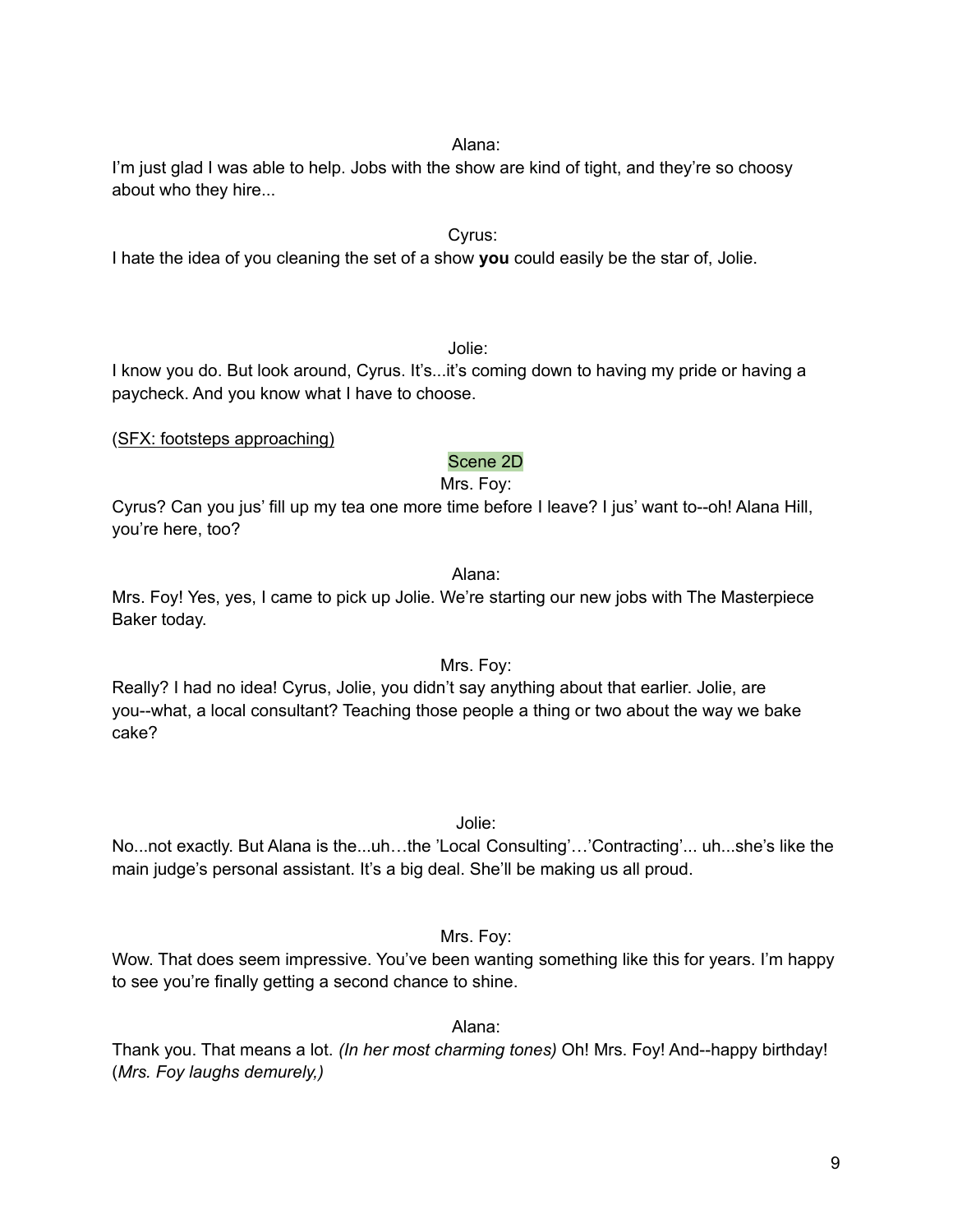Jolie:

It's your birthday today?

I didn't know that!

## Alana:

Cy:

Yes! (*accent stronger, switching completely)* I had the radio on in the car comin' over, listenin' in for what the community had to say about 'The Masterpiece Baker'. 'Morning Show' had their Birthday Shout-Out segment, and--look, deh whole show was *(imitating a flamboyant caller)* 'Happy Birthday to MY former teacher, Mrs. Geralda Foy!' over and over and over again. Caller after caller. 'S like nobody else was born on this day! All for you.

## Mrs. Foy: *(humbly)*

I appreciate that, Alana. It's just...another regular day for me, but hearing so many of my former students callin' in to the Birthday Shout-Out segment was a real treat.

## Alana:

So you're not doing anything special?

## Mrs. Foy:

...No. *(pause)* I have a book from the library to read, and I'll come back at noon for some of Cy's oxtail...if I can get over to the bank in time--

Cy:

None of that, Mrs. Foy. Everything today is on the house for you.

Alana:

I have an even better idea. (SFX: wallet opening, crunching of bills being taken out) How about I give Cyrus a little something from my wallet, and...all of your meals for the week are my treat?

## Narrator Jolie:

That's the kind of person Alana is. Her goal is to try to make people happy, and the best way she knows how to do this is with money. Cy--and Mekhi, my...fiance--both think she only does this to show off. But I know she does it for the same reason that I bake cakes--she needs to see that moment of joy in someone's face when they get their first 'bite' of that sweet surprise. For Mrs. Foy--who always manages to look sharp even though her shoes are worn and scuffed; who drives a car that was old when she taught me in sixth grade almost 16 years ago--Alana's gift was more of a lifeline than a treat; the way a piece of cake would be for someone who is literally starving. And...I have to say, because Cyrus *never* would; that Alana's money was an unexpected gift for him too. She'd given him twice what he normally has in his register by early afternoon these days. Yes. She does it for those moments, see; for the joy. Except this time, this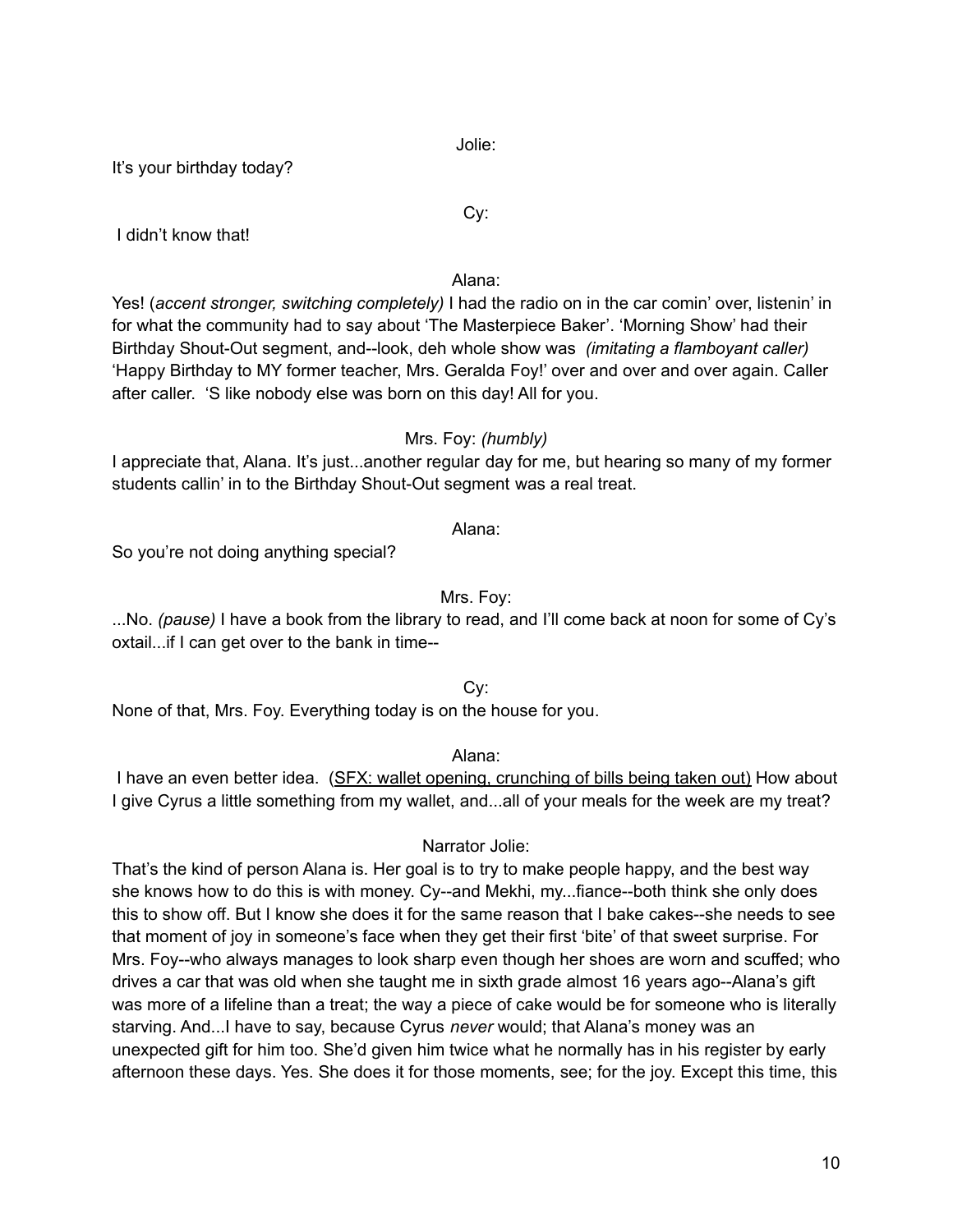far into the struggle, what she got from both of them when she'd handed Cy those bills wasn't joy--it was relief. And I wonder if she even noticed the difference.

I'm still thinking about that in Alana's car, as she drives me out to the villa where the show is going to be filmed. I'm thinking about Cyrus looking at that cash and rejoicing about paying his light bill, and Mrs. Foy thinking about not having to budget a \$7 plate of food every day this week, and I'm trying not to choke up. I believe in sugary things. I'm trying to ice that moment in my mind, coat it with frosting--to think of the sweetness on top instead of the hollow truth at its center.

## SCENE THREE

## *(*SFX: car driving, muffled radio in the background)

Alana:

You're so quiet this morning, Jo.

Jolie: *(forcing a laugh)*

I'm not quiet, you're just being extra...Lord, what's the word Mrs. Foy liked to use back in school?...*loquacious.*

## Alana: *(giggling)*

That's a Mrs. Foy word for sure!

Jolie:

I didn't even self know it was her birthday today, mehn…

Alana:

Yeah, I wouldn't have known if I hadn't turned on the radio this morning. Just to hear what they were saying about *Masterpiece*. I usually don't listen to…*(derisively)*AM radio. *(pause)* She's looking kind of rough these days, though. You see her shoes?

Jolie:

This whole...pandemic fallout's been rough, A.

Alana:

Right. Of course. No one's saying it's not. But...I mean...there are \$5 pairs of shoes at KMart last time I checked.

## Jolie: (*half-jokingly)*

When **was** the last time you checked? When las' you shopped for shoes...or anything else...at KMart?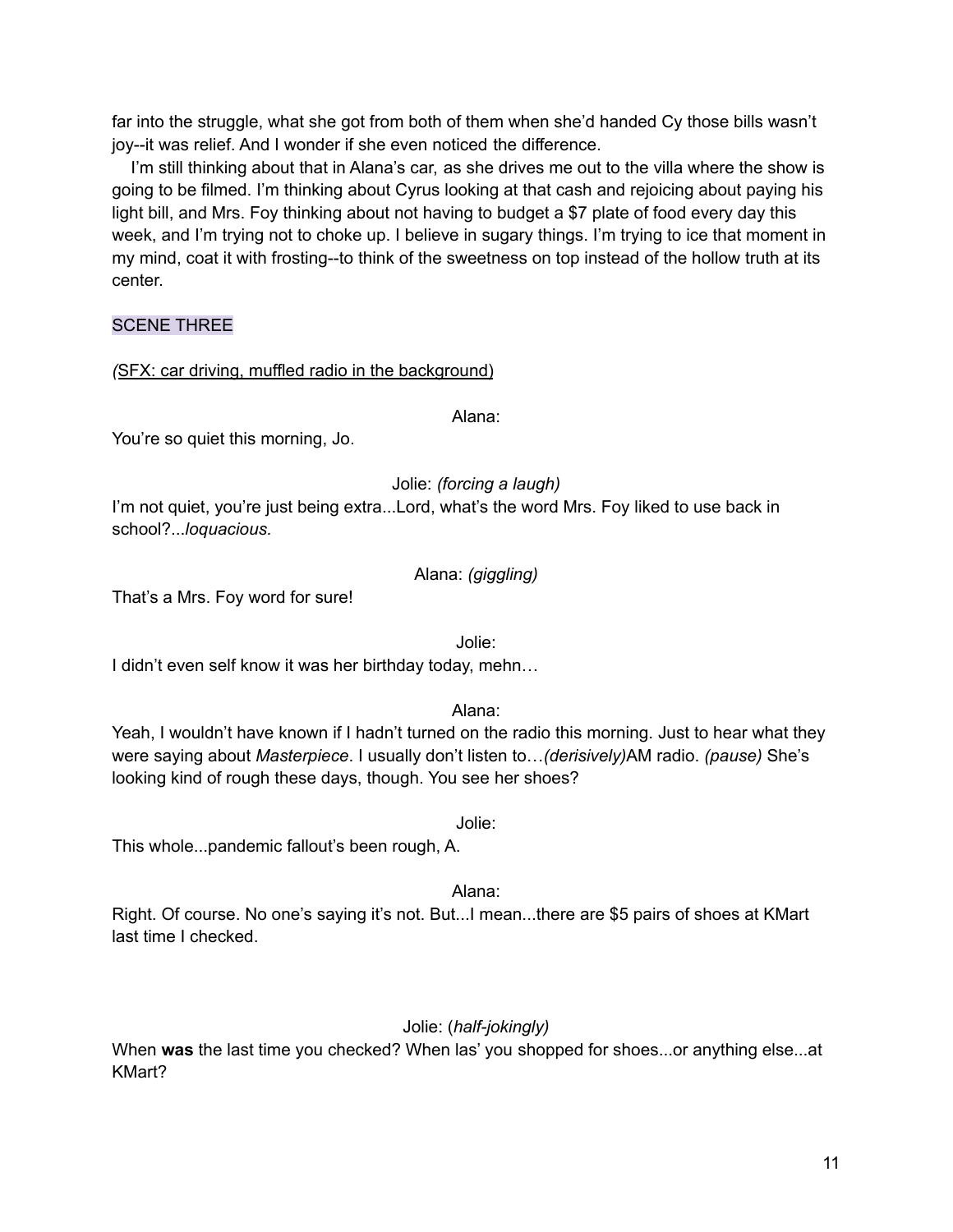#### Alana:

Fair point. I don't go in there unless I really need to. Kinda feel like stopping there now and trading these out for some flats, though. (*pause)* It's just that--Vashti Vega is so mean, Jo! It's not just an act she puts on for the camera. That's her real life personality. Walking through the villa with her and the producers the other day...she's going to give everyone hell, from the contestants right on down. But it's that attitude that keeps people watching, I guess. Like Mommy was saying the other day--it's hard to build a business empire by being sweet and kind.

Jolie:

But...then there's Gerald Trombeau. He's so much nicer to all the contestants than she is. And he bakes cakes for all those millionaires in the Hamptons.

#### Alana: *(a bit patronizingly)*

Well, they need him there to balance her out a little bit. Working in TV like I have, you realize that even reality shows have a kind of…"casting order".

Jolie:

They're master bakers, though. And the way they decorate--I'm just going to try to watch them and learn. ...While I'm cleaning, of course.

Alana:

About that. (*pause)* We all know that you should be holding a mixing bowl and an icing pipe instead of a mop and some disinfectant. But--

Jolie:

You're still thinking about what Cyrus said back at the restaurant. Don't min' him, okay? Please? I'm so thankful that you found me this job. It's not baking. No. But it will pay my rent until I can bake again. Until the hotels reopen. Cy...and Mekhi...are real skeptical about that happening anytime soon. But I have to believe it will. I have to believe in second chances.

#### Alana: *(A bit self-consciously)*

Yeah. I mean. Here I am, living proof that they do exist.

Jolie: (*interrupting)*

I wasn't trying to bring any of that up.

Alana:

Right. Yeah. I know. *(pause)* I just...**can't**...fail this time.

Jolie: *(laughing, but reassuringly)*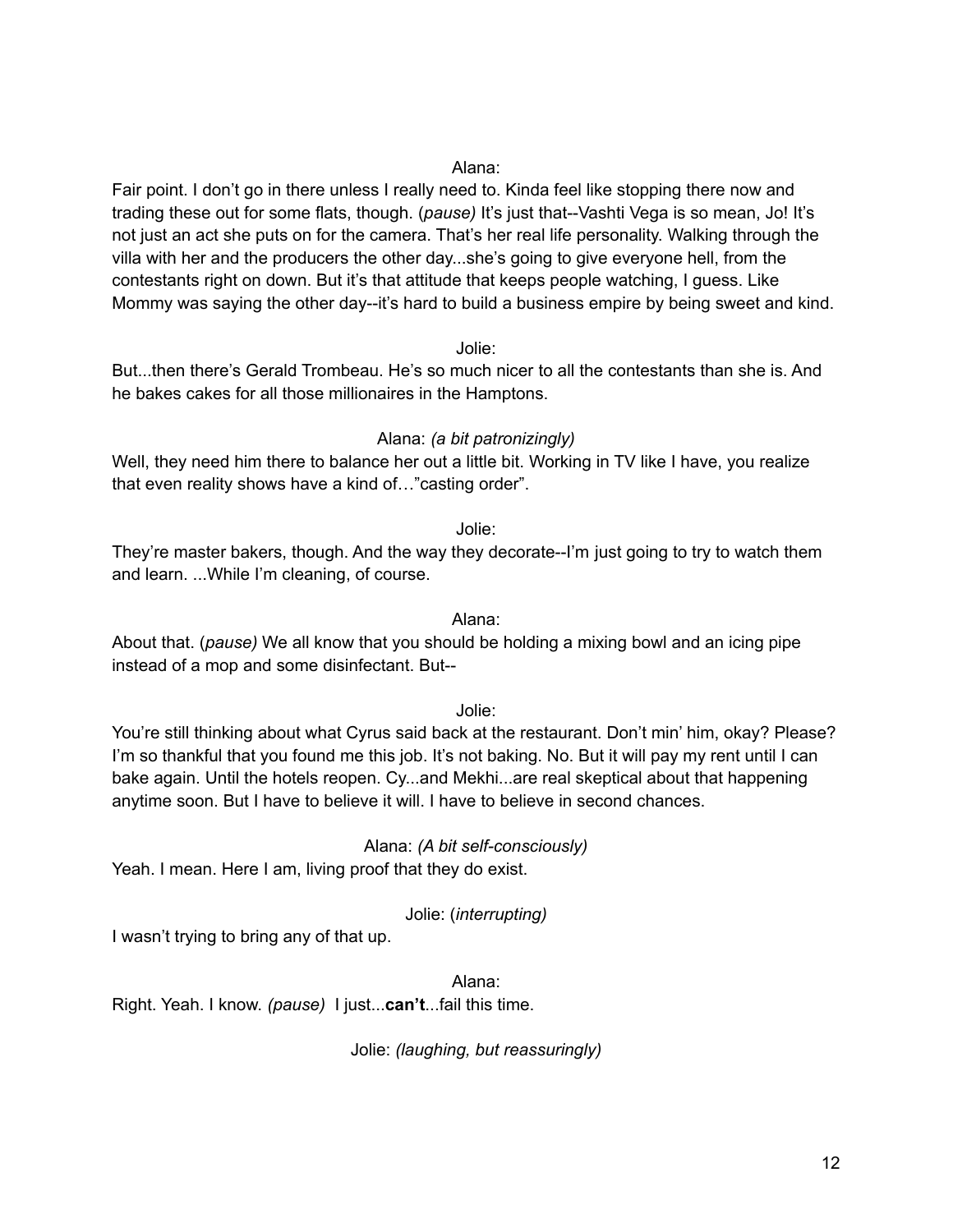Gyul, you're a Hill. Iss like yuh grandmother used to say when she'd make you practice that damn piano every afternoon instead of comin' outside to play Barbies on the porch--'success is woven--'

## Alana (*finishing with her)*:

--'into our very DNA'. That's right, that was Clementina Hill's line right there, for real.

Jolie:

See? So you're set. Your Granny done tell you.

Alana (*a bit shakily...it's clear she's trying to be positive, but still nervous.):* Right.You're right. *(pause, and then with confidence, since she's changing the conversation)* So. I told myself I wasn't going to say anything, but you brought him up, not me.

Jolie:

(*pause)* You mean Mekhi? (*deep breath)* Yes. I'm supposed to be going out there to the farm to see him later. After--you know, after I'm done for the day out at the villa.

## Alana:

Did you two decide on anything?

Jolie:

I haven't talked to him since Friday. So I...guess we'll find out this afternoon.

Alana:

I'm sure it will all be fine. I mean, I know he's happy you've got work, even if it's with the show...

Jolie:

Right, but you know how he feels about the show. He has this thing about us being reliant on...you know, on anything that's not 'from us'. Left to Mekhi we'd all be growing our own crops, living off the land and shooting arrows at anyone gettin' too close to the damn shore. *(pause)* I dunno. There are things I worry I might not get right, too.

Narrator Jolie:

Alana's the one who turns the radio on, but I'm the one who turns it up. (SFX: muffled radio, soca music) We both want to be in a good head space for our first day of a new job. I don't want to talk about Mekhi any more than she wants to talk about what had happened with her a couple years back on the set of a completely different TV show over on St. Croix. So we turn up the music, (SFX: Jolie and Alana singing along with the music) we sing our way out to the Atlantic side of the island, which has jus' as many fancy villas as it does spectacular views and vistas. It's not that our failures aren't there making noise in our minds, sitting heavily in the car with us. We're jus' singing loud enough to drown them out for a while.

(End of scenes produced for FFT)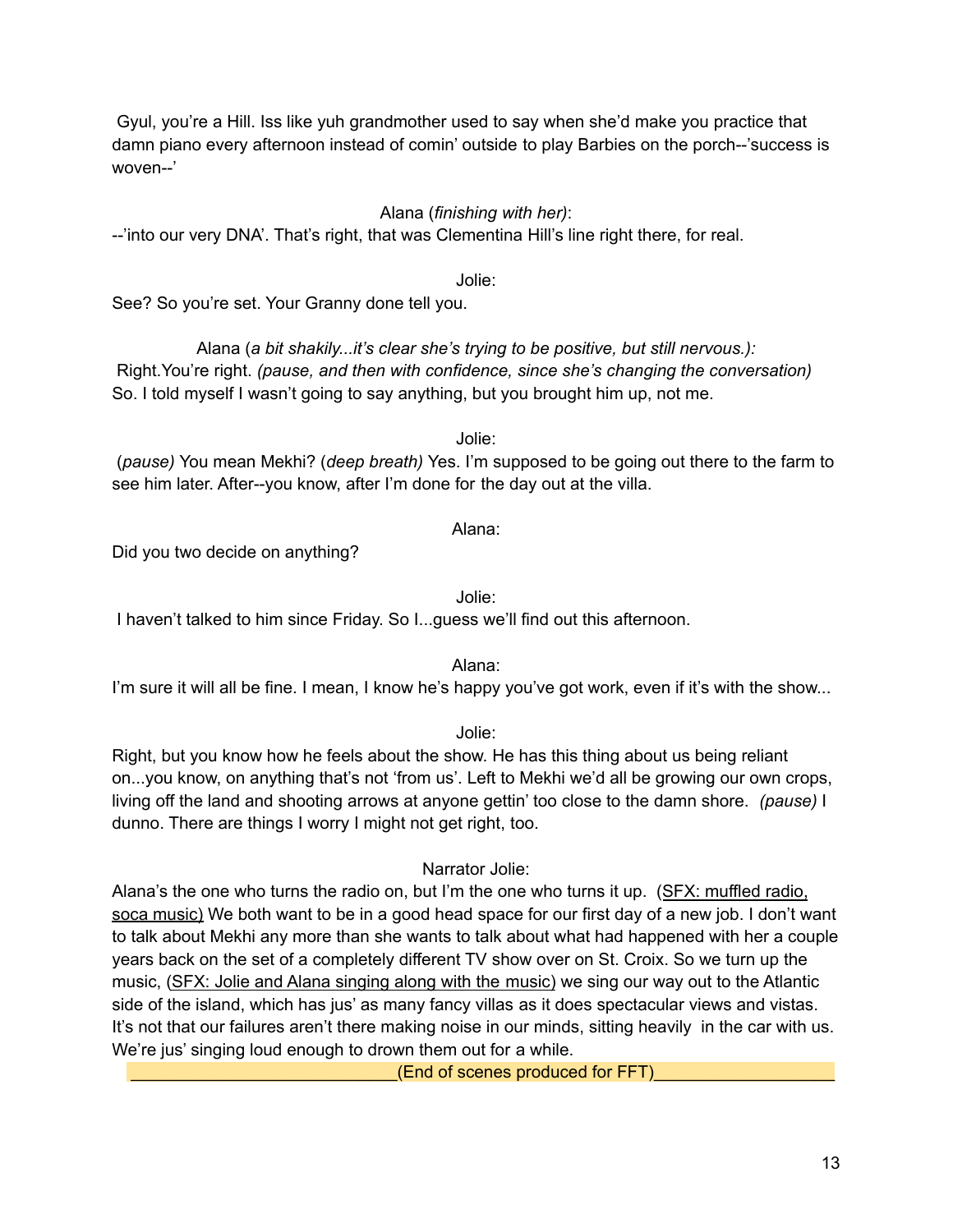### SCENE FOUR

#### Narrator Jolie:

The villa that was chosen for *The Masterpiece Baker* is equal measures classic and spectacular, like the wedding cakes I used to make for our hotel guests. It's a bright yellow house built at the edge of a dramatic cliff--deh kin'a place that could easily fit my entire living space, Cy's restaurant, and maybe even Mekhi's farm in the front yard alone. I would never mention it to Alana, but it looks like there's enough off-island money poured into this place to build a home with more room than even her family estate could boast.

Alana pulls her car into the driveway once we get pas' the neighborhood gate and the huge wrought-iron one that protects the house from...from what, any local riff-raff happening to be drivin' along the road outside? Perhaps. It's *that* kind of place. The driveway is full of cars and trucks and **people**, everyone from caterers to a production crew. Alana and I step out of the car (SFX: car door slamming, people milling around in the background) and I have jus' seconds to take in the grandeur of the property in front of me. Enormous, yes, but luxurious, too--cool breezes on the wrap-round porch; tall shady trees in the front yard, the ocean sparkling way down below…(SFX: gentle breeze, ocean waves)

It's so easy to get pulled in, sucked up by the beauty of this part of the island we rarely get to see--and then, I'm hit with a stark reminder of what my place is in all of this.

Annette Callwood: *(shrilly)*

You're Jonelle?

I'm Jolie…?

Alana:

Jolie:

Yes, yes, Ms. Callwood, this is her, my friend. Jo--this is Ms. Callwood, she's in charge of custodial. She's your direct supervisor.

Oh! I--

Alana: (*interrupting)*

Jolie:

Shit. We're early, but I'm later than I wanted to be. I need to find Ms. Vega.

Annette Callwood:

She inside deh main kitchen, dahlin'.

Alana:

Thank you. And--also--thanks, Ms. Callwood, for taking on Jolie; she'll be an excellent worker for you. Jo, we'll catch up later, okay, love?

Jolie: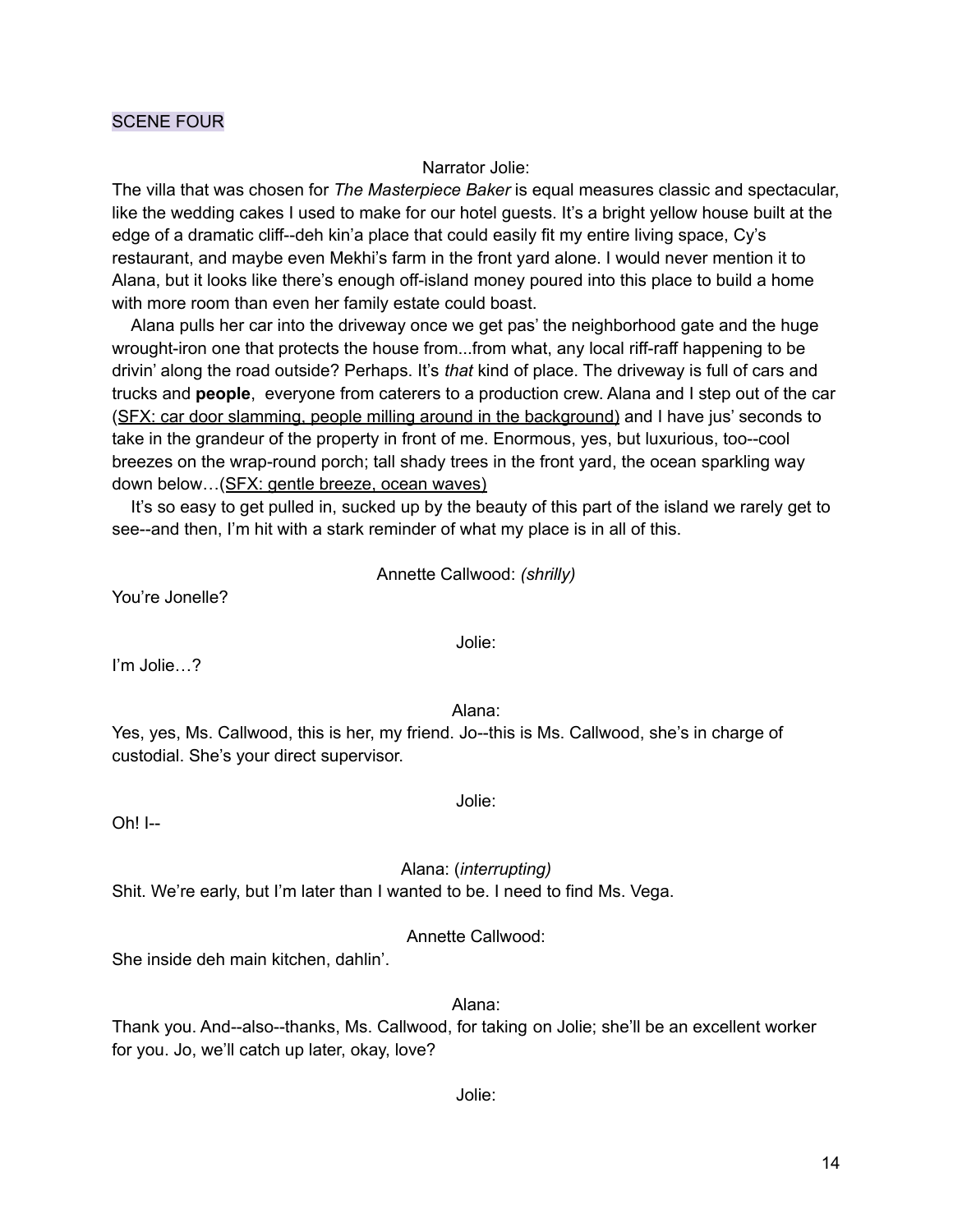## Good luck, Alana. (SFX: receding footsteps, Alana's heels on cobblestone)

## Annette:

So. Welcome to the custodial team. Mind, I usually work only with staff from my agency, but Ms. Hill asked me if I could do her the favor of bringing you on...

Jolie:

...and I appreciate that, so much…

## Annette:

...so I know you'll repay that favor by working hard and doing exactly as you're told. These people pay big money an' expec' big results. What is it you've been doing up to this point?

Jolie:

I've been--I'm a baker. I used to work at the Marriott, making cakes for the--

## Annette:

Good! So you know the importance of a clean kitchen. One thing these people **demand** is spotlessness at all times. Not a crumb on the floor. We have a team of six people dedicated to this, and I expect to see your dedication showing through as well. Come, I was jus' going back inside. You can help me unload this truck. (SFX: truck door opening, buckets and bottles and mops rattling around as they're handed to Jolie) Come no, child, you can hol' more than jus' that!

#### (SFX: Grand door opening, hustle and bustle of the production being set up inside)

Narrator Jolie:

To Ms. Callwood, this place is--I don't know, one giant messy canvas she gets to beautify with her Fabuloso an' Lysol every hour, but when I walk through those solid mahogany doors, laden down wid four mops, three (*pronounce "tree")* buckets an' a pile of bottles full of chemicals whose names look like alphabet soup, all I can see is the kitchen of my wildest and guiltiest dreams. Deh place has two pairs of double ovens, plus a gas range that Cy could probably use to cook his entire Monday menu one time. It's all cherry wood and marble and stainless steel. It's all golden cabinet handles and oversized appliances. There's a window over one of the sinks, an enormous one that looks out 'cross the ocean to St. John and the BVI, an'...an' all I can think is, who the hell lives here?

## Diego:

From what I hear--nobody.

## Narrator Jolie:

I guess the words had jumped out of my mouth without me even realizing it. And Diego de los Santos, whose mother Carolina worked as a dishwasher at the hotel with me, is the one who answers them.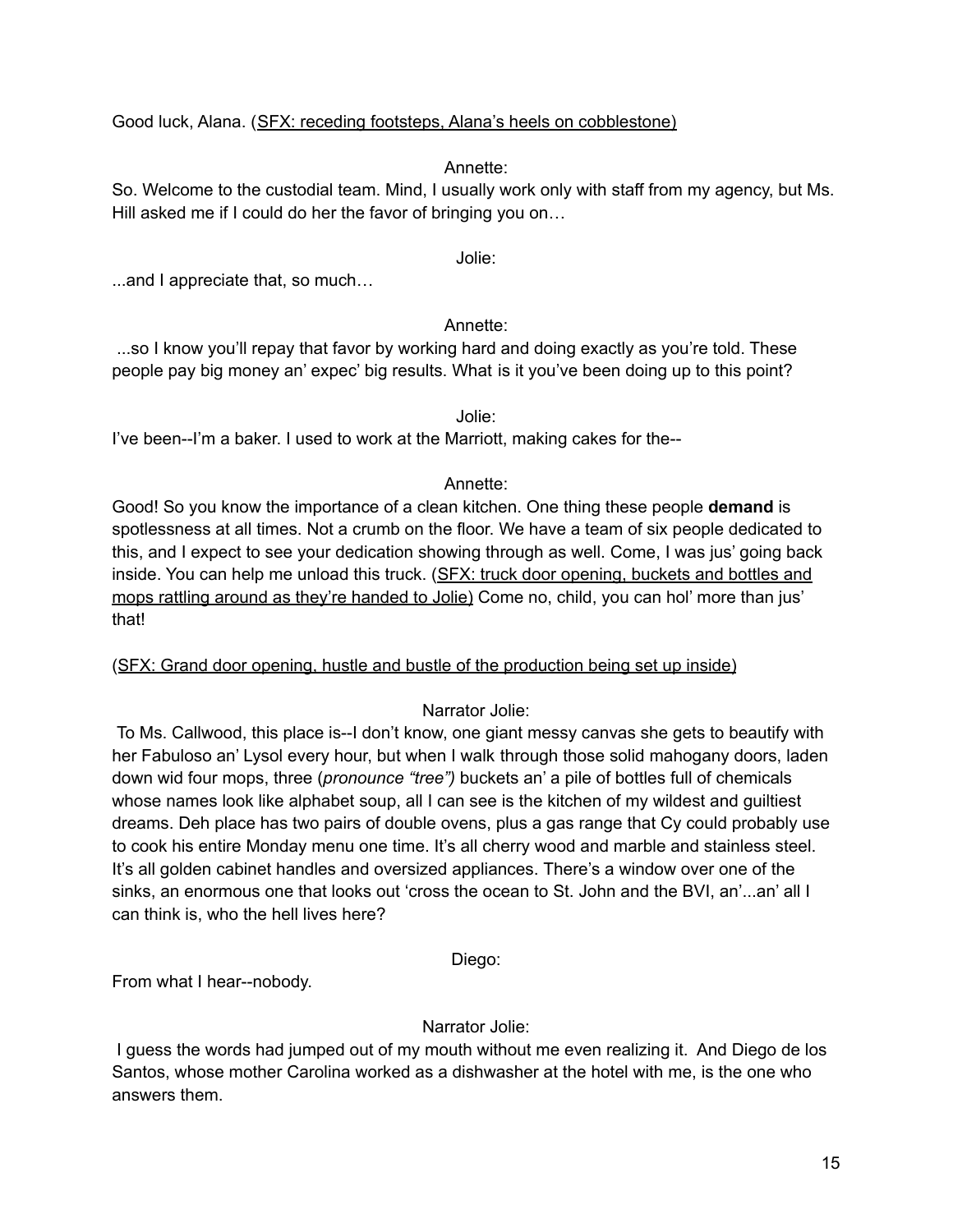#### Jolie:

Diego? That's you? How you been? Are you...working?

#### Diego:

Yeah, I'm here for custodial, too. Been working for Miss Callwood for a couple years now, tryin' to do college down UVI at night, but...yeah. Can't pay fuh dem deh classes no more. Me an' Mami jus' tryin' to eat an' pay rent at this point.

Jolie:

It's not going to be like this forever. We have to believe it's going to get better.

Diego: *(unconvinced)* All right. Iss you say so. *(pause)* But yeah, Jolie--nobody lives here. It's like a--like a vacation home, you know? From what I hear, it rents out for like, \$10,000 a week. And you know they're probably charging the show twice that amount.

It's like...a palace in here.

Diego:

Jolie:

Yeah, I bet twenty people could live here...in luxury. Mus' be nice. I mean, that kind of money, this kind of space; it's--

--unnecessary?

Diego: *(chuckling, but surprised)*

Okay, that was not the word I was plannin' to use.

(SFX: footsteps stomping toward them, Annette loudly sucking her teeth)

Annette: *(yelling)* The two of you just' standin' there talkin'? Get to work!

## Narrator Jolie:

And so Diego and I do--we get to work. We strap on our masks and gloves and along with the rest of our team, we polish and mop and shine the already pristine kitchen, and wipe down after the production team set up lights and microphones and cameras all around the enormous room. (SFX "behind" Jolie as she describes the cleaning frenzy...equipment being set up, voices frantically trying to coordinate cleaning and set-up, etc.) I've just finished polishing the last cabinet handle when a tall man in a blue hat--Diego whispers that he's one of the producers--starts yelling [something about the set being ready, it's time to bring out the talent]

Jolie: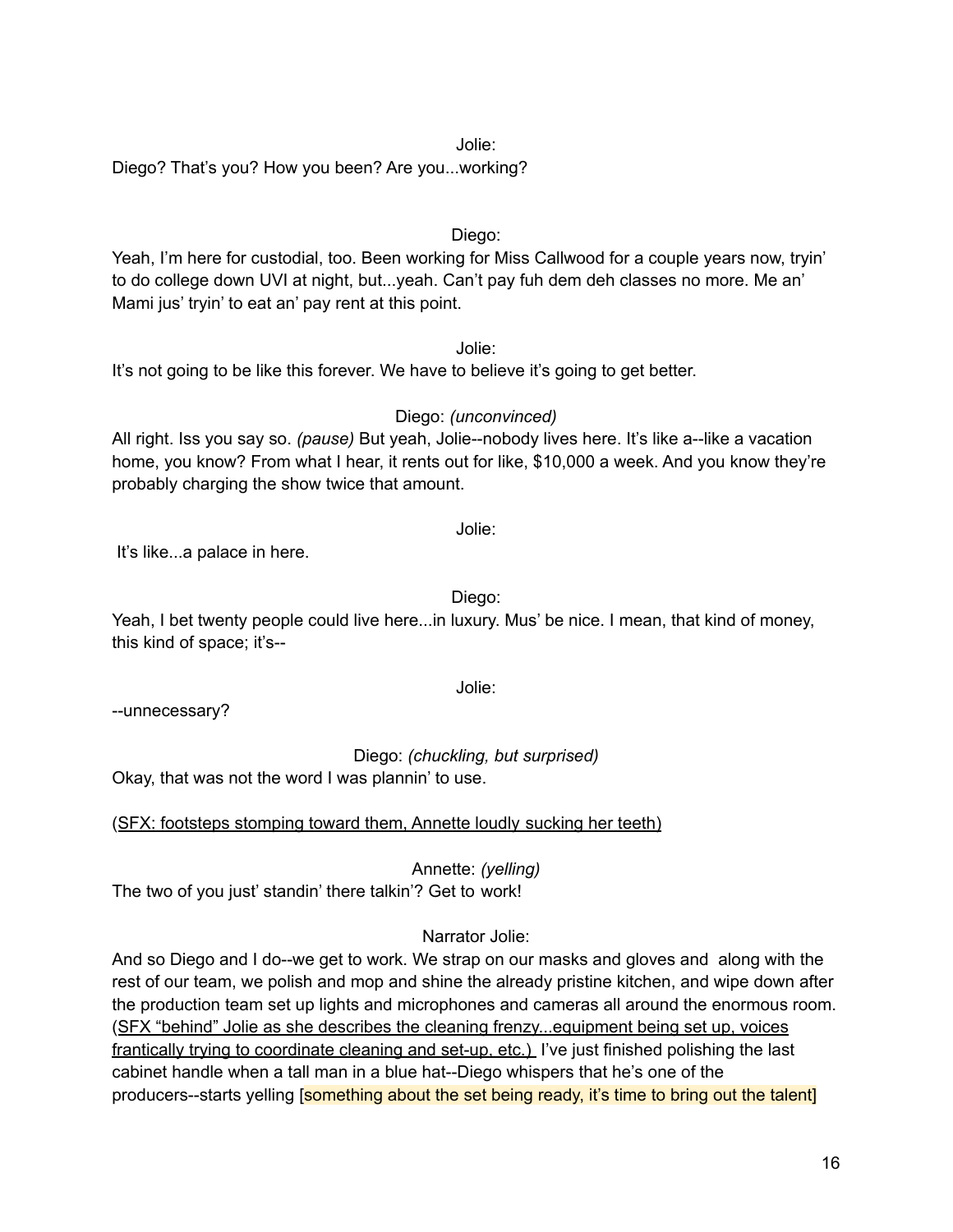## Annette: *(sharply)*

Out of de way, Joanna (*sucks teeth in annoyance over her own error)--*Jolie! Dey comin' up to the kitchen now!

#### Jolie:

Oh--the--the bakers, you mean? Where should I stand?

#### Annette:

Jus'--look, come stand on the side here with the rest of us. Your job right now is to just stay out of the way unless you're needed.

#### Producer:

Okay, here they come...let's welcome Vashti Vega and Gerald Trombeau to the set, y'all!

#### (SFX: crew and production staff clapping and cheering)

#### Narrator Jolie:

Everyone around me starts clapping and cheering, welcoming the two stars of the show as they walk into the kitchen, but me--I'm frozen. I can't even move. To everyone who enjoys the art of making cakes, these two are the goal, the dream; the gospel. My eyes are the only thing that can move right now. They follow Vashti Vega as she rises up from a swirling marble staircase that leads up from the bottom floor. She moves into the kitchen on 5-inch heels like a model walkin' down a catwalk, waving an' grinning at everyone in the room. She's followed by Gerald Trombeau, who's wearing boat shoes an' a guayabera shirt that some stylist probably tell him would len' him a quiet island vibe. He only needs a tan an' a more laid-back expression to fit in with some of the ol' men who like to play dominoes on the porch outside of Cy's restaurant. Alana's there, too, trailing behind them both. I don't know when she had time to do it, but her heels from earlier are gone. Instead, she's wearing a pair of ballerina flats. She's moving quietly, and Vashti's shoes are the only ones making noise.

#### Vashti:

He-LLO, *Masterpiece Baker* team! (SFX: whoops, cheers, whistles from production staff) We made it, y'all! We're here, filming this season in PARADISE!(SFX: cheers, whistles) Maybe we might want to...I dunno, run into some "production delays" so we can stay here a little longer than three weeks…? Am I right? Am I RIGHT? (SFX: chuckles, whoops) No, but all jokes aside, people, we've got three weeks to make this the best season ever, and we WILL. And then maybe next year they'll send us to the French Riviera or Santorini, right? God, or--like--where's that spot you like in the Pacific, Nic?...Pella--Palau? Palau. Right. Whatever. My point is--let's *get this done RIGHT!*

(SFX: more claps, cheers, and whoops from the production staff)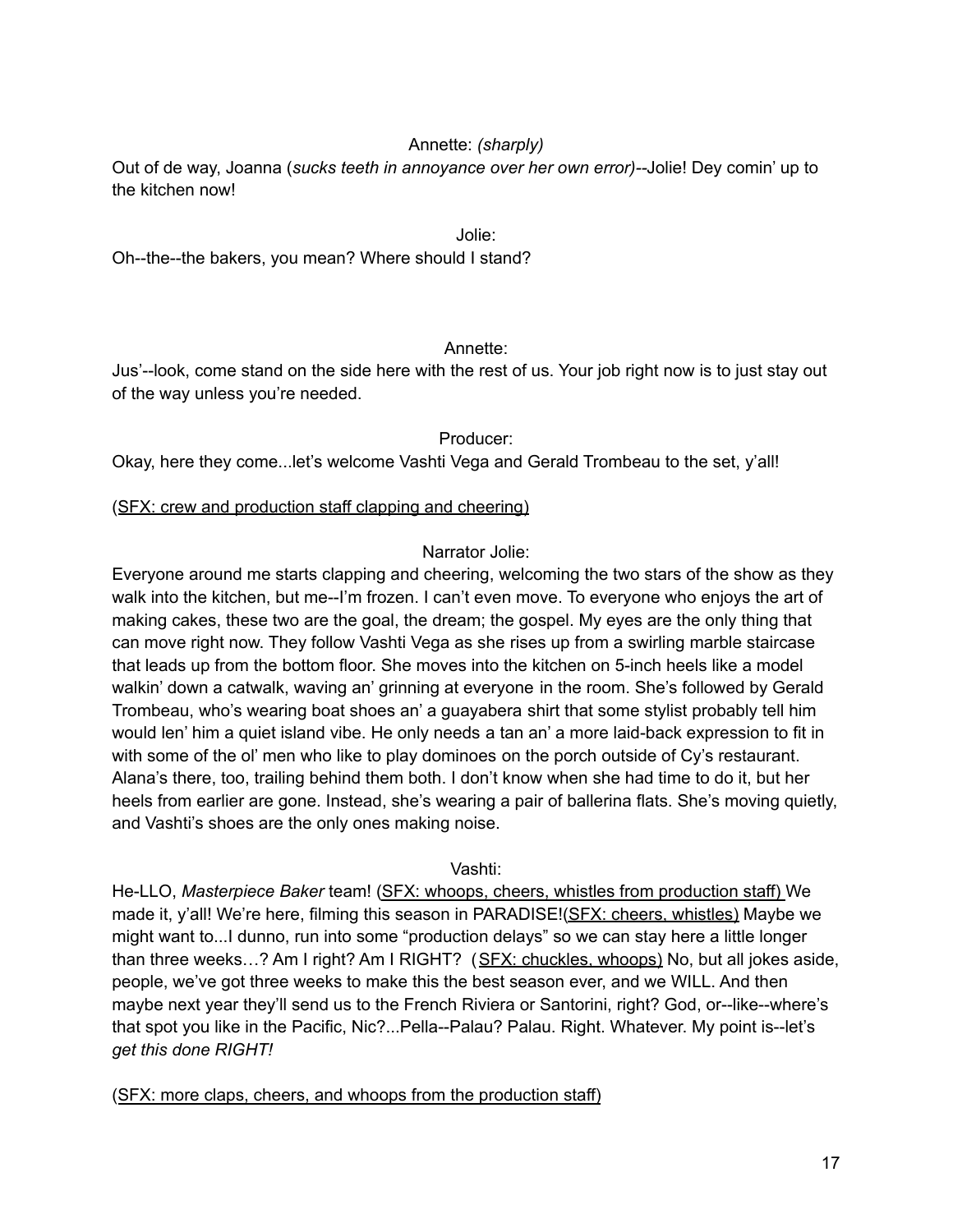## Gerald:

Right. Um. (*clears throat)* I second everything Vashti just said. And--and thank you, all of you, as well. We--we really appreciate everything you do to make this show a success. And to those of you who are, uh, joining our team here in St. Thomas, I'm Gerald Trombeau, the, uh, the other host. Thanks for letting us visit your incredible--

## Vashti:(*interrupting)*

Oh, YES, how could I forget? Thank you, everyone, for all of your contributions toward the success of this show. It's because of YOU that we--(SFX: Vashti's foot bumping into a plastic bottle, liquid spilling on the floor) (*mumble*) Shit--what was--what did I--what is this?

## Narrator Jolie:

I think we all realize it at the same time. Vashti's accidentally kicked over an open bottle of [wood polish] that one of us left on the floor.

(SFX: Someone muttering "It's some kind of cleanser", "We need this cleaned up, please…")

## Annette: (*to Vashti)*

I'm--we're terribly sorry, Mrs. Vega. We'll get that taken care of--(*to Jolie, hissing)* Jolie, get that cleaned up!

Vashti:

It's *Ms.*, and these--shit. These shoes are brand new. Brand new!

Gerald:

Camera's not going to get your shoes, Vashti. I think it's okay if you wear something else.

## Vashti:

That's not the point, Gerald! Shoes determine the way I move, the way I walk, my presence on the set. They add a whole five inches. How'm I supposed to appear formidable if I'm the size of a--

Alana: (*interrupting)*

Ms. Vega--it's me, Alana Hill. I can--I can run down and get another pair from your wardrobe guys.

Vashti:

Yes--yes, Alana, run downstairs and tell Raffi I'll need the red pair like these. It's the only thing that will… *(irritated sigh)* And these, these are ruined. They'll just have to go in the fucking trash.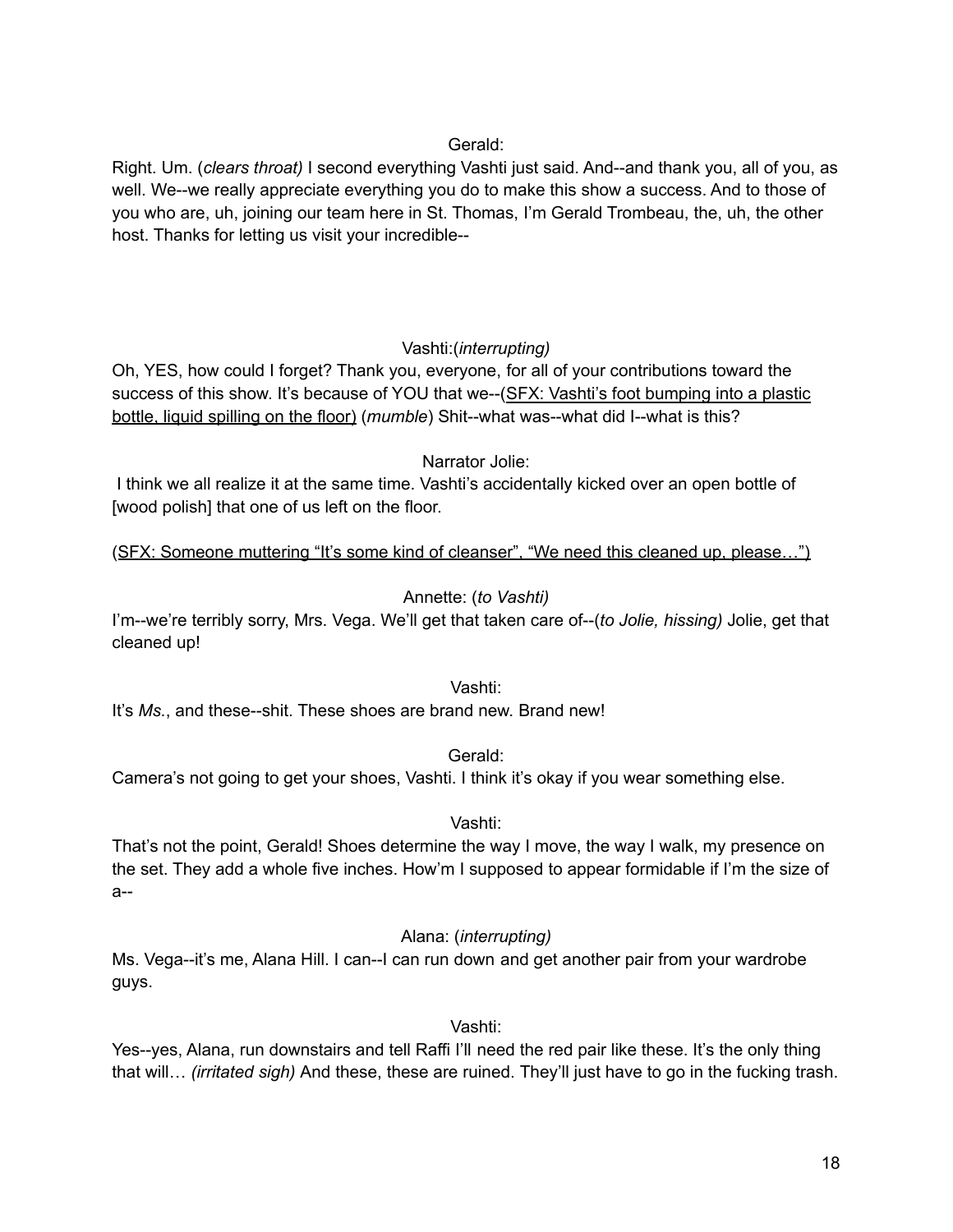#### Jolie: (SFX: cleaning up the mess)

We're so sorry, Ms. Vega.

#### Vashti:

*(sigh)* See to it that nothing like this ever happens again, all right?

Narrator Jolie:

Have you ever bitten into a piece of cake--something eye-catching, fluffy; maybe iced with your favorite design or character--an' that very first bite completely let you down? Maybe it was too dry, or the butter was a little rancid, or the gorgeous colors in the icing tasted like bitter dye. It's the kind of disappointment that makes you learn to question beautiful things.

This is the way it was for the entire day with Vashti Vega. This is why deh ol' people dem say iss best not to meet your heroes.

(SFX: Vashti Vega yelling and screaming in the background, berating people, pans falling, etc.)

If you've never watched *The Masterpiece Baker*, the show kin'a goes like this. Vashti and Gerald are master cake bakers, I mean--the grand artists of spectacular, over-the-top, grand cake decoration. They go head-to-head over ten episodes, trying to create the most magnificent masterpiece cake. Vashti an' Gerald actually create the challenges for each other...so watching them try to rise to the other one's [challenge], that's where most of the fun comes in. The network also puts out two shows at a time deh same week they're filmed...so people actually have a chance to vote fuh Vashti's cakes or Gerald's cakes. Each one of them also has two... I guess you'd call them "apprentice" bakers; people who love to bake, who want to learn magic from the magicians themselves, and at the en' of each season, the baker that wins...Vashti or Gerald...picks one of their apprentices to mentor. Ay, I won't lie. I've been watching the show for three years, and there were days I had dream of being one of those apprentice bakers, mehson. But after watching Vashti and the two women she has for this season--Lord sen' help. She had dem two gyul rag up from deh time the camera started rolling.

Gerald's challenged Vashti to create a cake that (*can Gerald's voice say the words in quotes along with Narrator Jolie? Or is that too confusing?)* "evokes all the sunshine, salt, and splashy fun of a day at the beach". Easy enough, right? And Vashti was *on it.* She had ideas from deh start an' her two apprentice bakers were there to help her carry them out. Except...well...maybe she was still upset about her shoes, but she could'a baked that batter into cake just with the fire in her voice alone.

#### Vashti:

What's taking you so long with that meringue, Marlene?

Marlene: (SFX: soft whirring of a mixer) It's...I mean, it's almost ready, Ms. Vega. The peaks aren't quite--

Vashti: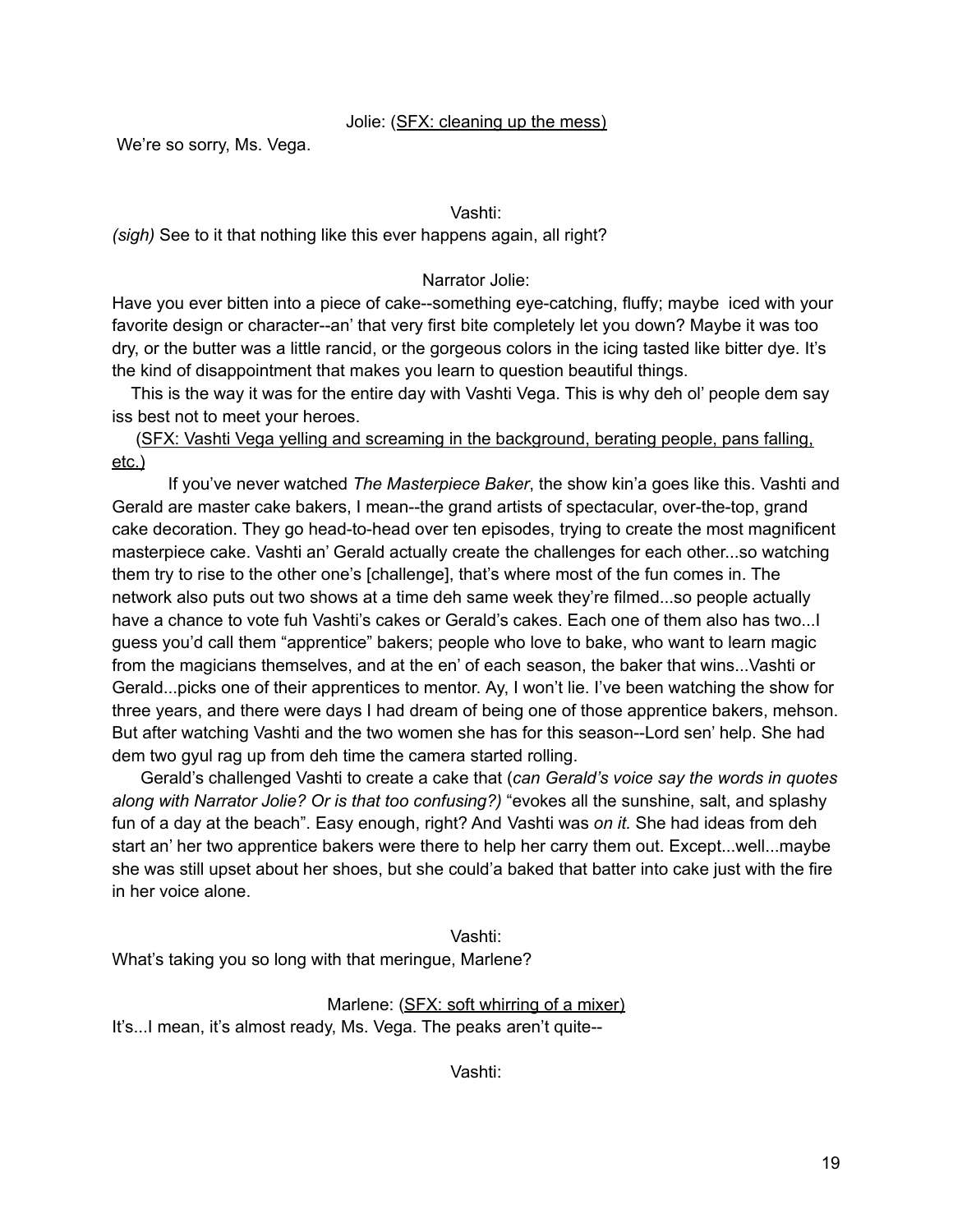I don't want to hear 'almost'. We have a deadline! This thing's got to be ready within six hours, and if it's not, then--

Marlene:

They're--they're--okay, here they are, Ms. Vega. Got them. The meringue has perfect peaks now.

## Vashti: *(impatient yelling)*

Well, bring it over here!

Narrator Jolie:

I'm busy washing used pans and baking utensils in what Annette Callwood called the 'butler's pantry' off the side of the kitchen, but I stop to watch this go down. I'm curious to see what would happen if the tall, gangly girl, Marlene, brought Vashti her lumpy meringue and Vashti hated it. But as she crosses the kitchen…

(SFX: trip, thud, metal bowl hitting tile)

Marlene<sup>.</sup>

Oh--geez, I just tripped over my own...I'm sorry, did it all spill?

Vashti:(*furious)* My goodness, Marlene, you dropped the whole bowl?

Marlene:

Did all of it spill?

Narrator Jolie:

Vashti Vega literally steps right over the woman sprawled out on the floor an' goes straight for the meringue.

Vashti:

Come--you, Pearl, I think we can salvage most of this. Most of it stayed in the bowl. We gotta get it in the cake. Come on, Marlene, get up, we don't have the time to--Alana! Can you get someone from custodial to come over here and clean this up?

## Narrator Jolie:

It's a whole day of this. A whole day of stopping and starting that six hour timer, a whole day of constantly cleaning up after the bakers so that they could do all dey work in an unbelievably pristine kitchen; a whole day of listening to Vashti Vega yell an' scream an' order everyone in the building around. Alana's not even immune to it. Lawd. It's a rough day fuh all of us, but...by the end of it, Vashti an' her two apprentice bakers, Marlene and Pearl, put together a cake that could sit in any museum with the finest artistic creations in the world. I'm supposed to be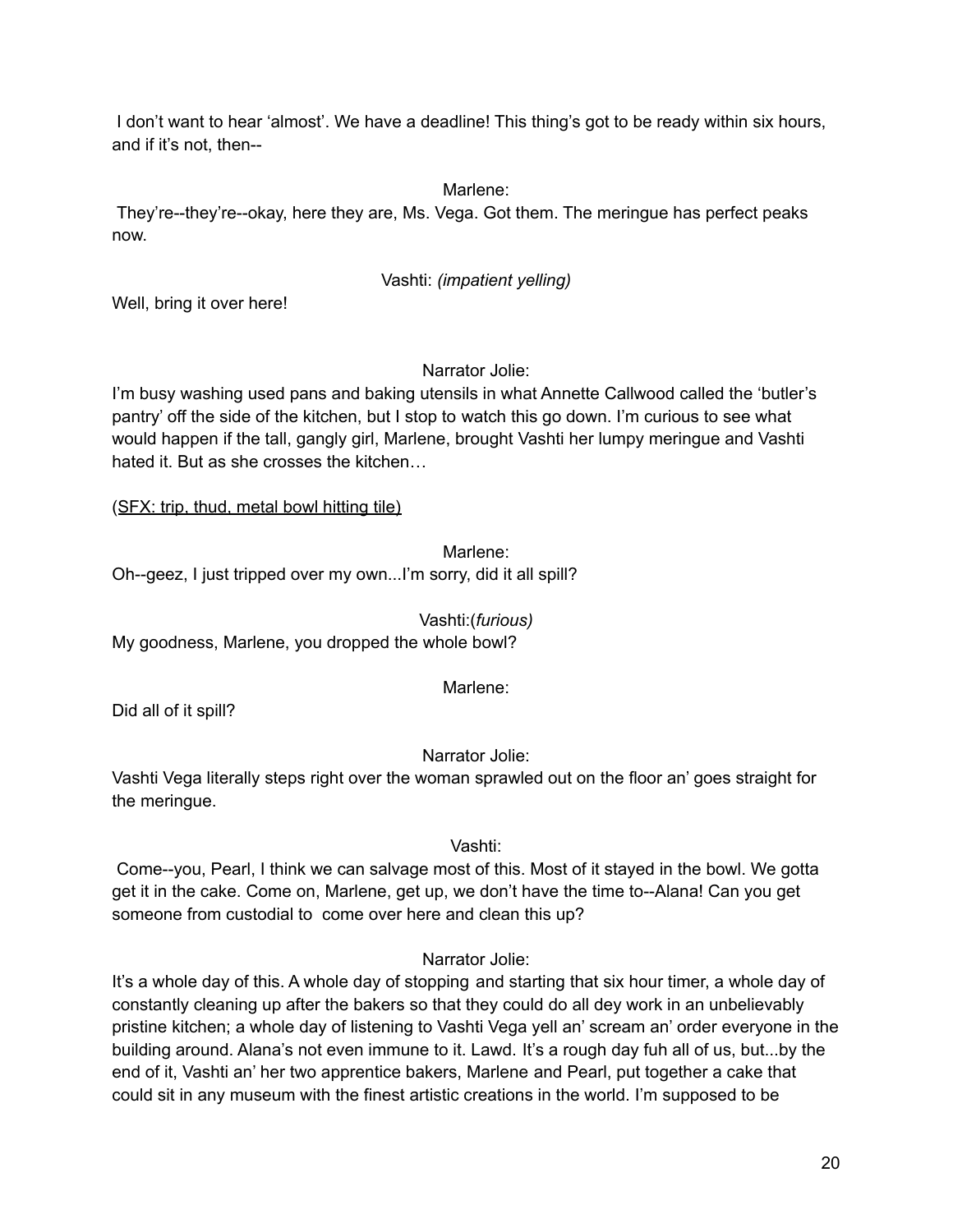cleaning pans...preparing to pack them up in the truck so that Annette Callwood, my new boss, can run them through her industrial dishwasher before bringing them back out to the villa before the next taping. But instead of rinsing them, like I should be, I'm watching Vashti--with dem two apprentice bakers well behin' her--as she's looking into Camera 2 and discussing her cake. I've seen her cakes on TV before, but seeing one up close...that's a totally different experience. It's got…

(leads into Vashti speaking) Vashti: ...five layers, each with a different filling--I'll get to that in a moment--but as you can see, each layer is covered with a base of thick buttercream icing, which we dyed lighter shades of blue until we got to the top, which is almost white. Maybe a tidal wave? Or maybe, perhaps, showing the link that our gorgeous azure water has to the clear blue skies above. Now, yesterday, when our team went down to Magens Bay, we say plenty of gentle waves with a tiny crest of bubbly foam at the top, and I thought to myself, how can we recreate something that *looked* foamy for the top of my cake? The answer, as it turned out, came to me from …

(SFX: Vashti's voice fades into the background at any point during this description, but it's clear she's still describing her cake in detail)

## Narrator Jolie:

Listen, I know I heard her apprentice bakers come up with plenty of the ideas she's claimin' as her own in front of the camera, but all in all? Lord. Iss a spectacular cake. It's colorful, playful, and immense. An' detailed to the extreme. They used crushed cocoa powder to make the outside of a hairy coconut, and chocolate strings to build a sea urchin. And the tropical flavors of her layers...coconut almond, beach banana creme; key lime...everyone *should* want a piece, but after the bite she takes for the cameras; after the slices that are cut for her, Gerald...and Marlene and Pearl too, I guess...no one is offered a piece or even a little taste. An' after smelling it all day, I know I can't be the only one wanting to try a li'l bite.

#### Cameraperson:

Hold up your plates to the camera...okay, everyone, now--take a bite...got it, Camera 3, you got it too, right?

## Camera 3 operator:

Yeah, got the shot. Marlene, step back just a little bit...got it, perfect.

#### Vashti:

Did you get everything? Are we done? Still shots from all angles taken and everything?

## Cameraperson:

I think so, Ms. Vega. I think we're good.

#### Vashti:

Fantastic. I need a couple hours. That was intense.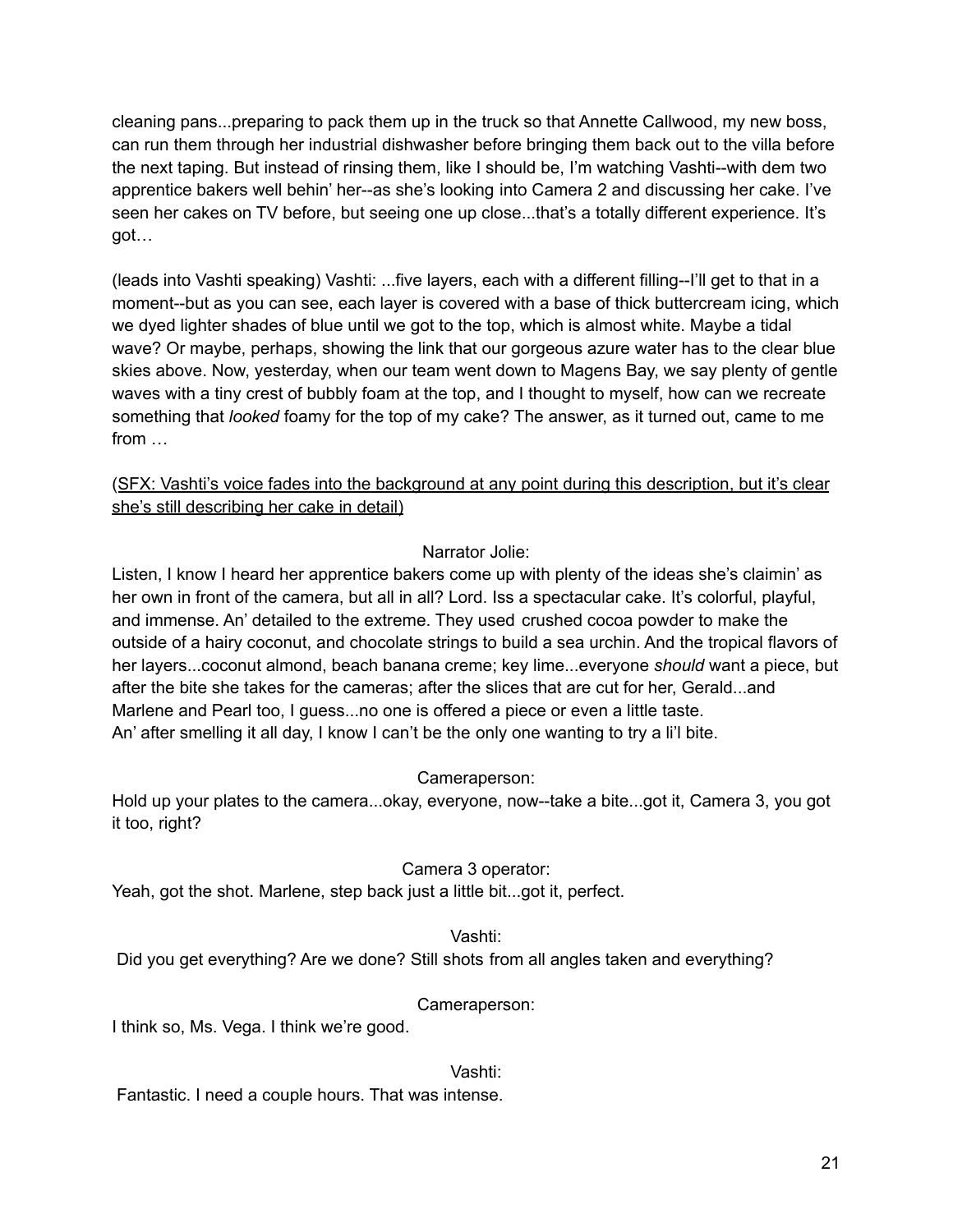## Narrator Jolie:

Alana nods her head at Annette Callwood, my boss; and Ms. Callwood wastes no time snapping her fingers an' her voice at us.(SFX: Annette Callwood barking orders at the custodial crew, background) Time to clean up again. We gather trash and scrub and polish countertops. I'm about to start dealing with the ovens when I hear Diego speak up from the left of the kitchen island--which is so big, it might as well be called the kitchen continent.

## Diego:

So...this cake, is--is someone from Catering going to come through to cut it up? Or should I--can someone please let me know what to do about it? I can't really...you know...get to cleaning the countertops if it's still there.

## Narrator Jolie:

Vashti Vega is almost gone from the kitchen, she's almost on the steps to head back downstairs, but when Diego asks his question, she completely stops. (SFX: Vashti's heels on the tile, abrupt stop)

## Vashti:

I'm sorry--hasn't someone from the production team spoken to your director about that? Alana, who is the local head of janitorial here?

## Alana:

Yes--my apologies, Ms. Vega. You shouldn't have to be bothered with this. I'll take care of it right away. *(in an almost theatrical, authoritative voice)* Jolie. Can I speak to you over here about the procedures for disposing of the cake?

Jolie:

Sure, Alana...I mean, Ms. Hill. (SFX: Alana and Jolie's footsteps walking towards a corner) *(quietly)* What's up?

## Alana: *(also quiet, but panicky, almost at the point of falling apart)*

I--listen, there are all these rules Vashti has about how she wants the cake dealt with at the end of the show, and I never--there was so, so much I had to do, and I never got to talk about those rules with your boss or with anyone in custodial at all. God, and Vashti's already all frig' up today over tiny mistakes I've made, and--

Jolie:

Calm down, Alana. It's fine. Just tell me what I need to do.

Alana: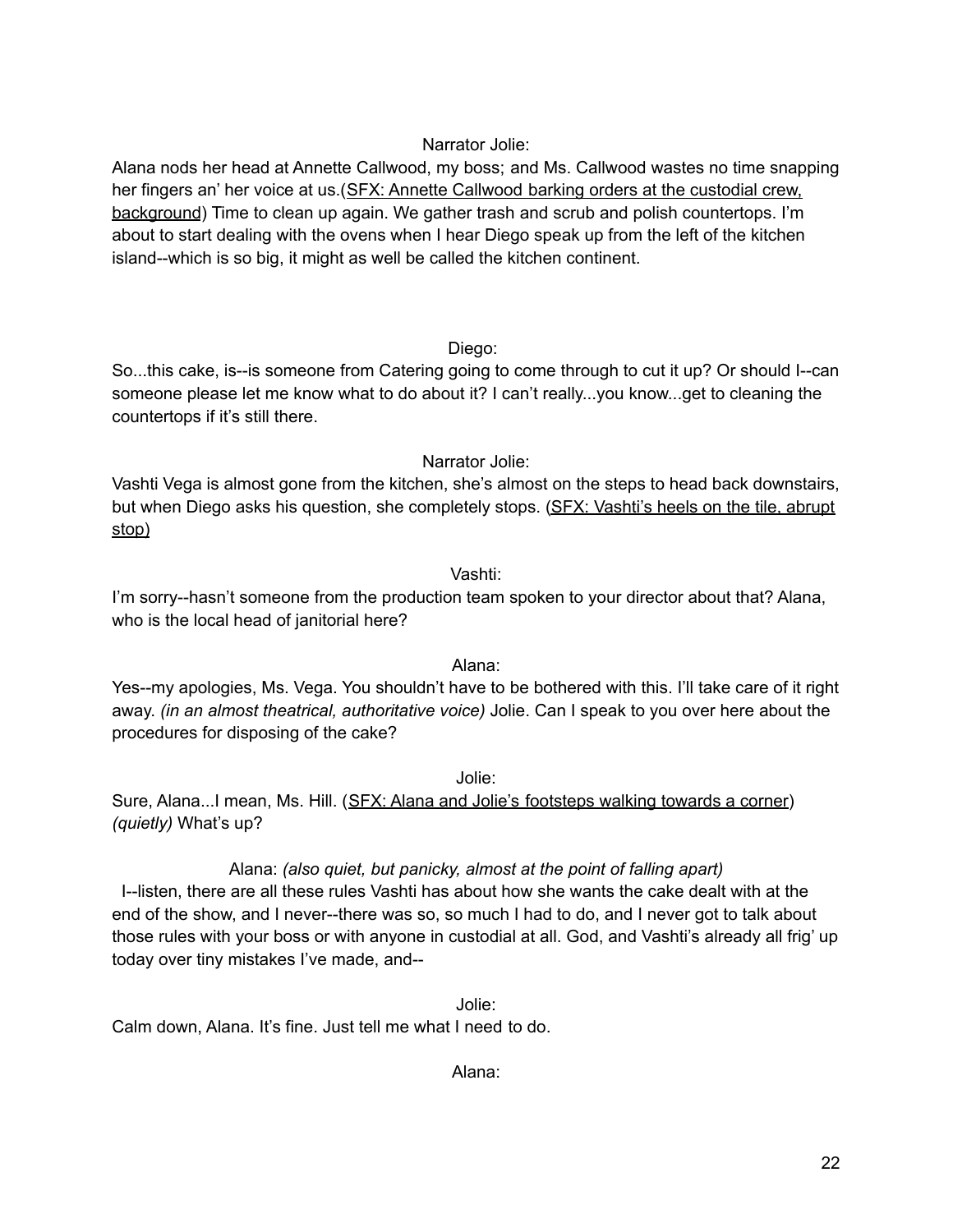Okay. (*Exhale.)* All right, sure, but listen closely, because there are a lot of specific rules about how to dispose of each layer of the cake, and if they're not followed, then--

Jolie:

Wait...we're disposing of the cake? Like...throwing it away?

## Alana: *(a little louder now, as if she knows others are listening)*

Yes, we are, and there are some very...um...very special procedures. First, all the icing must be scraped off and put into one garbage bag. Then, each cake layer goes into a separate garbage bag. You'll use only the thick heavy duty trash bags for this. Nothing should be visible through the bag. Also, these won't go in the large bin outside; you'll have to transport them to the landfill yourself. And Mrs. Callwood, I know I've got this all in writing for you somewhere, I just need to find it. Questions?

Diego: Okay, so...just to be clear, it's all going in the trash?

Jolie:

They're not saving...any of it?

Alana (*almost as if she's pleading with Jolie to just DROP IT)* :

No. They're not.

## Vashti *(butting in)*:

I don't mind sharing that I'm very protective of my art, dear. There are so many people out there who are looking for an original to imitate or a brand to appropriate. Or those just looking to make a quick splash by posting photos on the internet a few days before the show airs. We can't have that. The designs--*my* designs--they have to remain top secret, for the integrity of the show and for my own peace of mind. The cakes must be disposed of according to the guidelines I've set.

Alana: (*trying to smooth things over)*

Agreed. I can't see why that should be a problem for any of us.

Narrator Jolie:

How couldn't she?

No, honestly, mehn--how couldn't she? How couldn't **they?**

I believe in sugary things. I spend my days constantly chasing sweetness and light. The unspoken part of this is that the occasional sweet morsel is so much easier to appreciate when so much of what surrounds it is [tasteless]. And this gorgeous cake and the sweetness of the beautiful day that produced it…(*sigh)* they've been surrounded by entire months full of days that were unappetizing as they come.

She used 24 eggs to bake that cake. She used 12 cups of sugar for the batter alone. She used stick after stick of fresh butter--the kind that costs almost \$10 a pack at the grocery stores; the kind Daddy could never afford to buy as often as he could buy the cheap margarine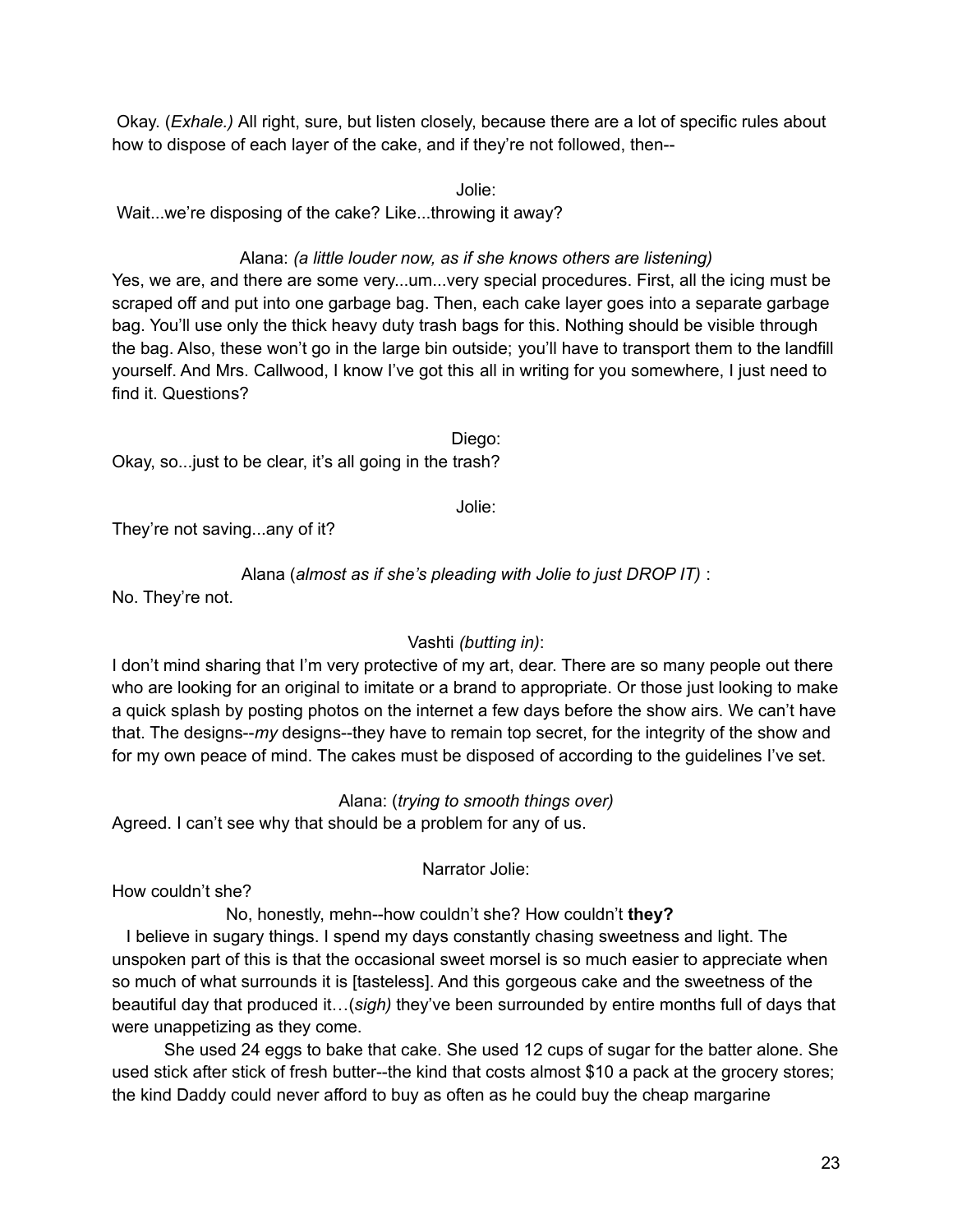spreads. She rolled fondant and poured cocoa powder and spilled full bags of confectioners sugar into those bowls. I think about that, about all of that being dumped into trash bags destined for the landfill...and then, I think about other things.

...I think of what Diego told me that morning, when we stood in the sunbeams streaming in through the enormous kitchen window.

Clip of Diego's voice from earlier: ...can't pay fuh dem classes no more. Me and Mami jus' tryin' eat and pay rent at this point.

...I think of Cy down in town at his restaurant, struggling over those bills every night, but distinctly aware of the fact that he's got more than so many other people do right now. Clip of Cy's voice from earlier: For real, don't worry about it. Please. It's on the house.

...and I think of all of those other people, all of us, who can no longer do the jobs we love or live the way we used to, or--or even celebrate our birthdays with a simple plate of food from a restaurant we love.

Clip of Mrs. Foy's voice from earlier: ...No, nothing special. I have a book from the library to read, and I'll come back at noon for some of Cy's oxtail...if I can get over to the bank in time--

...I think about all of that want, and then all of that waste. All of that sugar, being tossed and trashed by people with endless stores of it. All of that sweetness, thrown out like so much garbage, when so many of us have been clamoring for a little taste of hope for months. And when the words come out of my mouth, words that I couldn't stop even if I wanted to; the bitterness is cut only a little, I believe; by the very last traces of sweetness I have left in me to give.

Jolie:

But it's a cake.

Vashti:

Beg your pardon?

Jolie *(a little more firmly):*

It's a cake. It doesn't go in the trash, uneaten.

Jolie--

Vashti:

Alana:

I don't understand what you're trying to--are you--*(confusion turning to anger, as the meaning of Jolie's words settle in on her)* are you...trying to lecture **me**...about the way I choose to protect my art?

Jolie:

I'm just saying that it--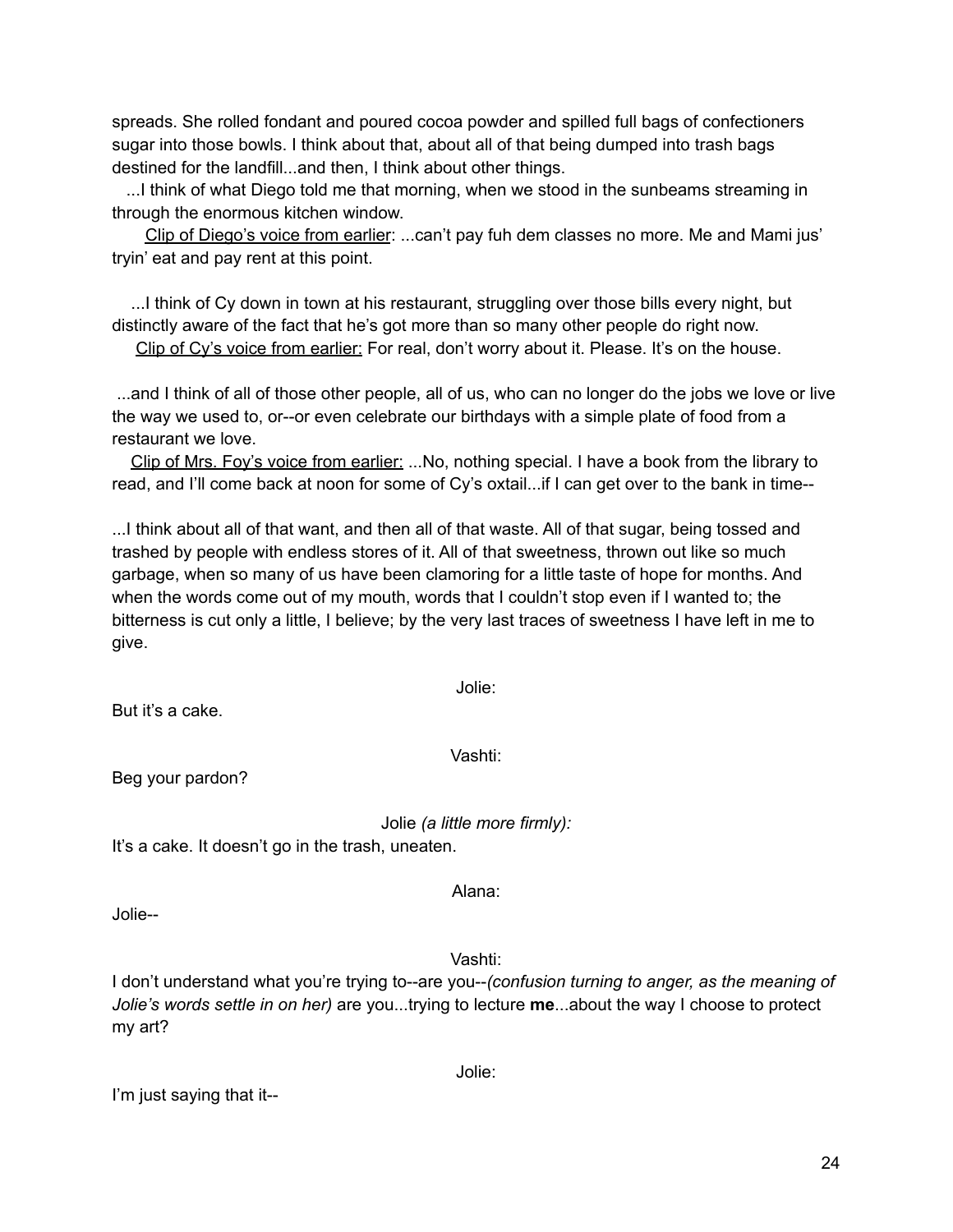## Vashti *(cutting her off)*:

Ohhhh, no, ma'am. NO, ma'am. I don't do this. I don't negotiate when it comes to the rules I set for protecting my work. I don't explain--I don't have to--how fiercely I guard my creations. And I--I don't put up with this kind of nonsense from anyone without the qualifications that I have to deliver this unique art form and to produce a hit TV show. There's plenty about my process that you couldn't know or even begin to understand. But I'm sure you know plenty about what you need to do your job, so please just get back to *that,* and let me do mine, all right?

## Narrator Jolie:

There's nothing left--sugary, spicy, bitter, or sour--nothing at all left in me to answer her. Nothing around me, either. No voices, no cheers, nothing but the squeak of Diego's cloth on the countertops behind me and the soft whir of one of the cameras. I can't look at Alana's eyes...I don' even want to imagine what I'd see in them. I nod at her, at Vashti, I mean; and then I grab a garbage bag from Ms.Callwood's cart and a butter knife from the edge of the countertop. I'm about to start scraping the icing from the top layer. An' then--

Gerald Trombeau:

You were just saying that it **what**, dear?

Vashti *(totally misinterpreting; thinking the question is for her)*:

Hmm? Oh, I didn't say anything, Gerald.

Gerald:

Wasn't talking to you, Vashti. I was talking to the--our--our custodian friend here. She didn't get to finish her thought.

Vashti:

It wasn't a thought that needed to be finished.

## Gerald: (*calmly)*

Not sure how you'd determine that without hearing all of it. I've got producer status with this show too. I'd like to hear the rest of what she had to say.

Alana:

I think she was finished, though, Mr. Trombeau. Weren't you, Jolie?

## Vashti:

I definitely think the matter is closed.

Gerald (*smooth and self-assured)*:

It didn't sound that way...to me. Go ahead, dear.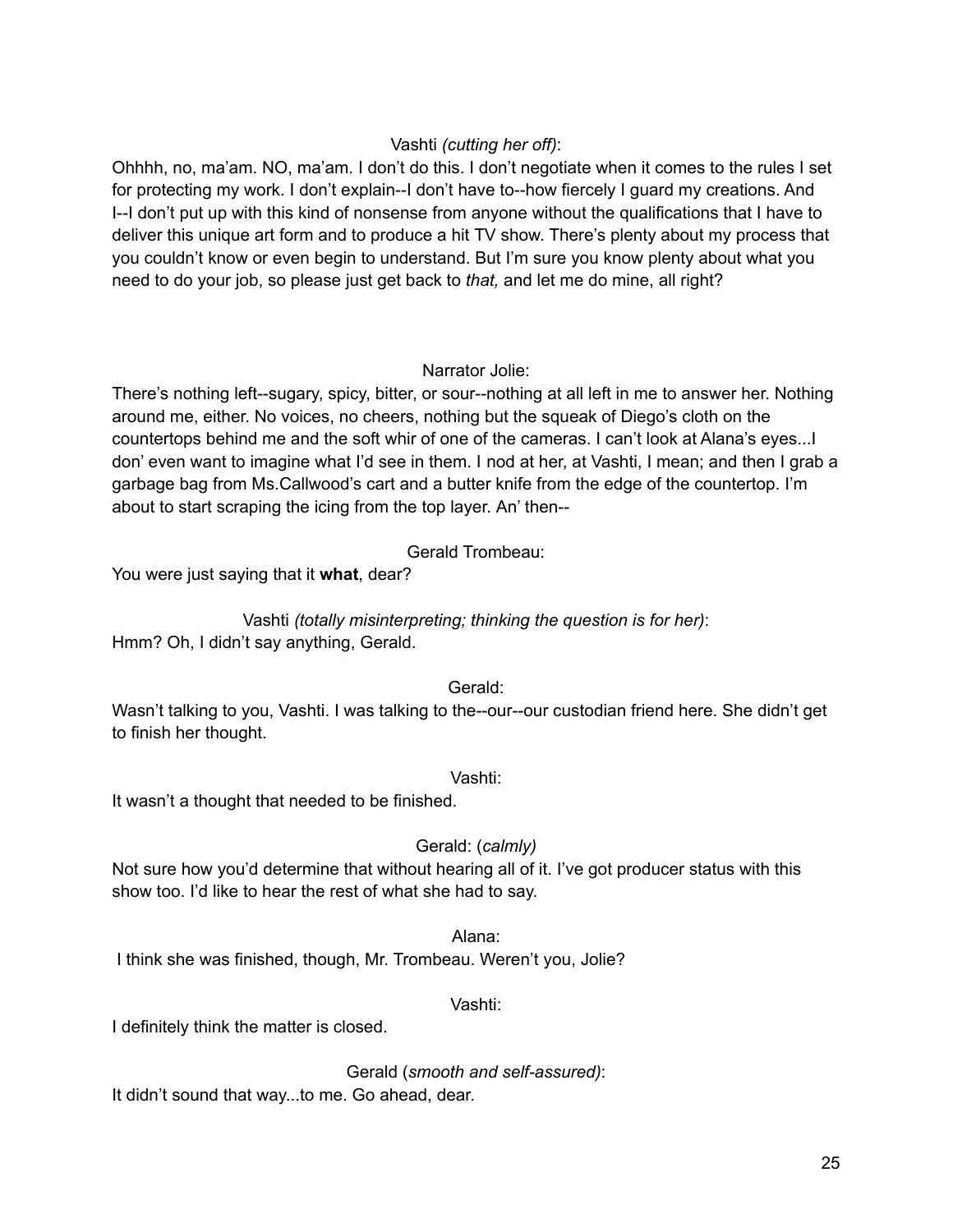## Narrator Jolie:

The silence in the room is heavy an' still, but this time, everyone's eyes are on me. I want to jus'...I dunno, jus' shake my head, shrug my shoulders, an' dump Vashti's cake like she wanted me to. But the voice that comes to me, in my head, is one I don't expect. It's the man from earlier, from back in Cy's store--the one who'd bought a slice of my carrot cake. What was it he'd said?

Jolie, along with clip of Male Customer's voice from earlier: "Days like dese, we all need a li'l sugar to get through dem, right?"

We've been struggling through "days like dese" for months now. We're way past the point where only a li'l bit of sugar would help.

Gerald Trombeau runs a han' through his graying hair and nods at me. So I try again.

#### Jolie:

I...bake. I bake cakes, too. They're nothing as fancy as yours, but up until last year, before the pandemic, I made wedding cakes over at the Marriott. And it doesn't matter how much work you put in to making them beautiful, because at the end of the day, it's still cake. We don't make it to be looked at. It's supposed to be eaten. And not jus'--not jus' eaten, but enjoyed. Cakes are supposed to bring joy. We bake them to make people happy.

#### Vashti:

Jolie:

So--that's your objection? That no one's eating this cake? Ma'am--what's your name?

It's Jolie.

Vashti:

Jolie. Lovely name. So, Jolie, this team has been--we've been doing this show for three years. Gerald and I have been baking cakes for decades. *(condescending chuckle)* We've all certainly eaten our fair share of cake. I don't think anyone here would object to--**not** having a piece right now. I mean, if we all consumed every single piece of every single cake we bake for this show, I think our blood sugar readings would look more like good credit scores, and we'd be--well, we'd be giant bakers baking giant cakes. I mean, there's no realistic way that would be good for us.

Jolie:

I wasn't thinking about the cake being...for the people here in this room.

Gerald:

Are you proposing we give it to someone else, then?

#### Jolie:

Yes. *(pause)* We got hit hard here, by the pandemic. People couldn't travel. The ships and tourists couldn't come. Many of us can't do the things we love anymore. Jobs and businesses...so much of it's gone.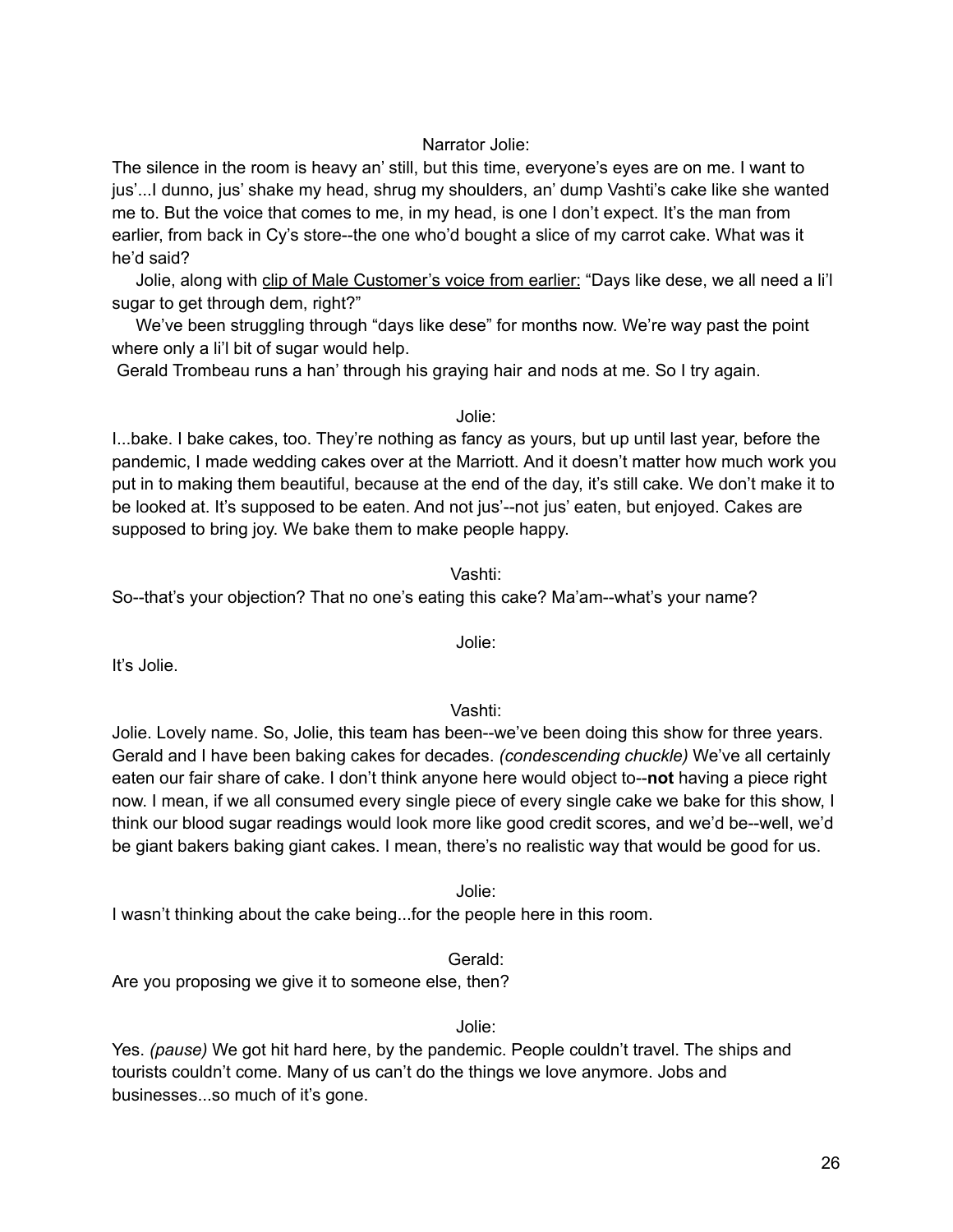27

## Vashti:

Well, that's why our show being here for this season is such a good thing for the island. Every time an episode airs and we include clips of the views, the beaches, the sunsets...it's instant publicity for St. Thomas. And contracting with local servicepeople such as yourself, that's a boost for your economy, and--

Jolie:

It helps. I'm not denying that. Everything you're doing helps us get a little bit closer to what we need. You're helping us to find our way back. *(pause)* My...fiance, I guess...he's a farmer. He feels real strongly about us being so dependent on tourism and vacationers. He's big on us being able to provide for ourselves, to be able to survive on our own. Everyone here has been working hard to survive this past year. *(pause)* It's just...maybe we want more than jus' bare survival. Maybe we want a little bit of joy, too.

Gerald:

So...what you're saying is…?

Jolie:

I'm saying that you have an opportunity, right, an opportunity to lif' spirits in a place that really needs it right now. You can give back to the place that inspired your...art. You have the perfect gift right here.

Damn. She ain' wrong.

Other (local) voices:

For real, nuh.

Gerald *(holding back a chuckle; he's humoring Jolie and sticking it to Vashti one time)*: I think Jolie here's making a very compelling point. What do you think, Vashti?

Vashti:

I have rules about my art for a reason. Valid rules. I think I'm being made to look selfish.

Gerald:

Well, you're advocating for a cake that can feed about a hundred people to be destroyed and sent to a landfill.

Vashti:

Dammit, Gerald, how can you even fix your mouth to say that when **you** have also--

Gerald *(interrupting)*:

Diego: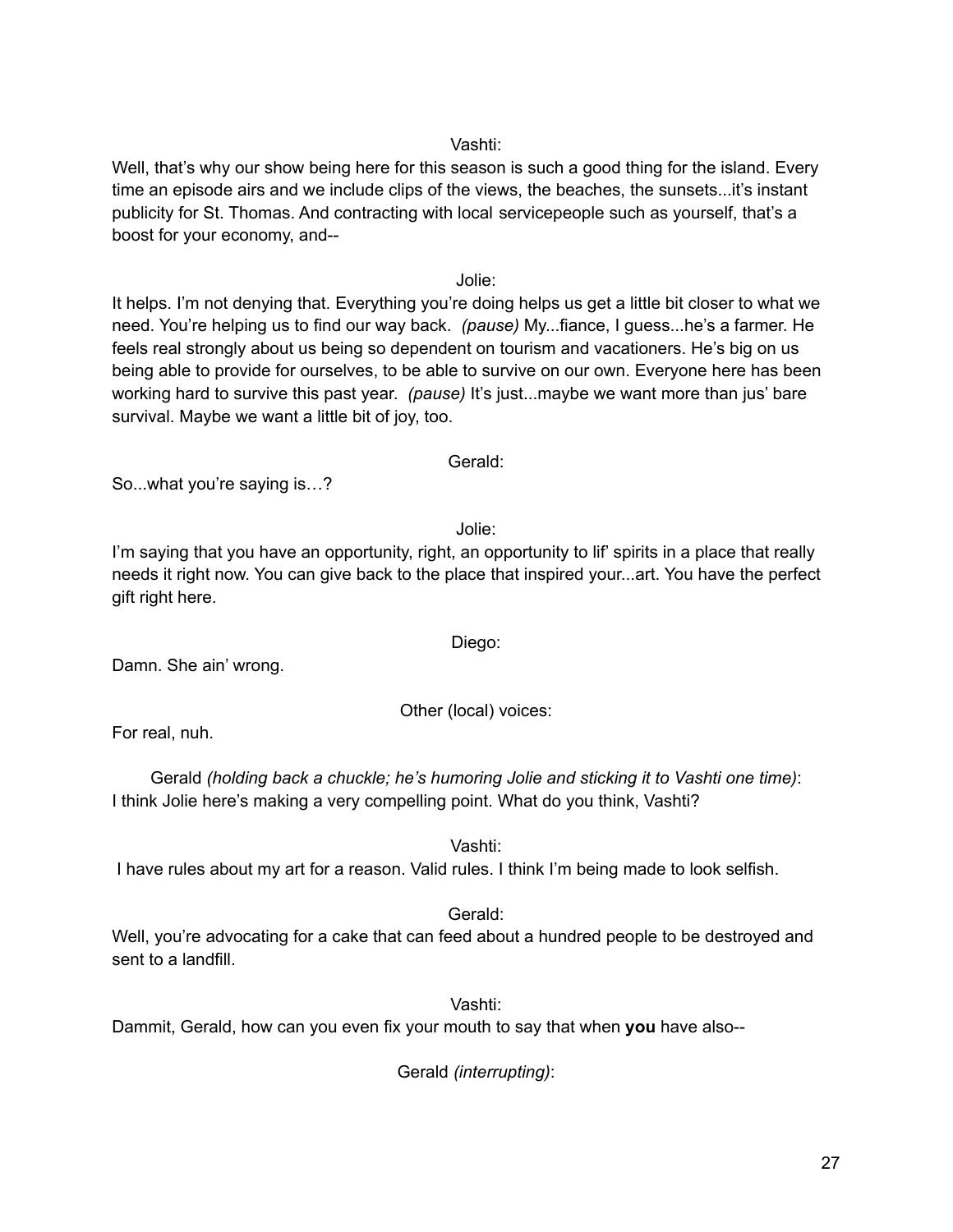Miss Jolie--tell me, dear. If we were to use this cake to…'lift some spirits', like you said...did you have in mind a particular person or group of people whose spirits are in need of a jolt?

## Narrator Jolie:

They're all looking at me...Diego with a surprised grin on he face, Ms. Callwood with a kin' of grumpy respect, Gerald Trombeau with a powerful little smile; and Vashti--and Alana--sending me the kind of twisted-up expression one gives to food that doesn't taste the way it's expected to. I think for a moment, an' then I tell him--

Jolie:

Actually, I do.

#### SCENE FIVE

#### Narrator Jolie:

It takes another 45 minutes to carefully move all the fragile, perfect pieces of that enormous cake into the back of one of the catering vans, but 45 minutes is more than enough time for it all to come together. A call to Cy, a tip on a couple of the late afternoon radio shows; a post or two from Diego on all the social media platforms...and by the time the cake arrives in front of Mrs. Foy's little yellow house down in Bournefield, it's literally the last thing to arrive at that party. (SFX: people laughing, celebrating, Mrs. Foy greeting people happily, music, people singing 'happy birthday')

They say it was one of deh mos' epic celebrations of the year, know. They say dozens--maybe over a hundred--of Mrs. Foy's family members an' friends an' former students filled deh whole street outside of her house, dancing an' liming. Catching up wid people they hadn't seen in rolling years. Hugging Mrs. Foy. Singing and remembering. And all of this, while eating decadent slices of that beautiful, luxurious cake. Lord. They say every piece of that cake tasted like a heavenly beach. Like a gentle wave kissed by a sugary sun--whatever that means.

I didn't taste it, though. While I swore I could hear the music miles away, I wasn't at Mrs. Foy's party. No. That evening finds me watching the sunset from a small, rusty chair at the very edge of one of the vegetable plots at Homegrown Hope. It's Mekhi's farm. Mekhi's next to me, too, in his own beat-up li'l chair. It's decidedly more quiet here than I imagine it is at the party. But...there is one thing in common.

Jolie:

I brought you a slice.

Mekhi:

Slice of what? Mrs. Foy's cake?

Jolie:

No--no. I didn't get any of that. This is one I made early this morning. For you. For...us.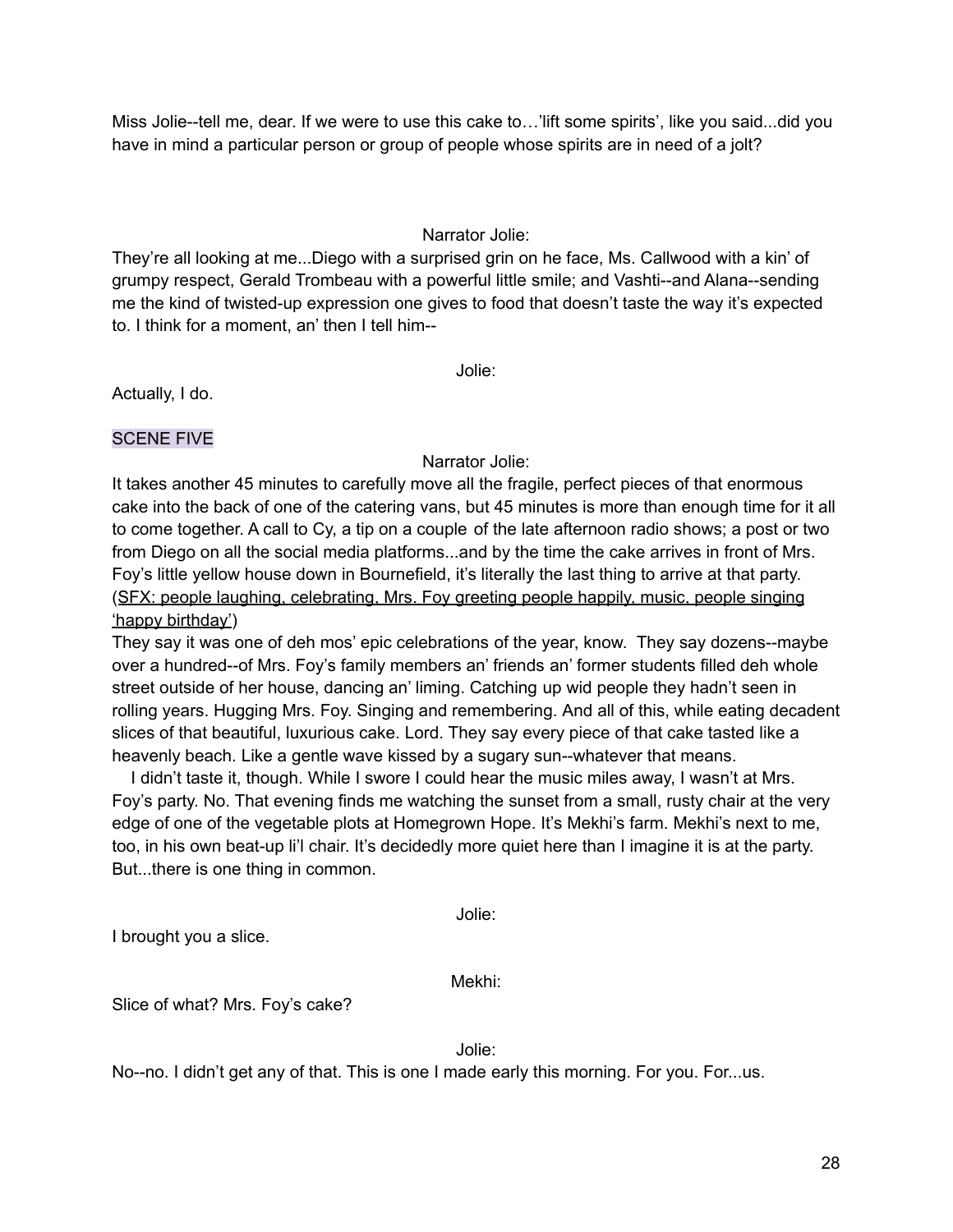## Mekhi: (*dry, hurt laugh)*

We thinking of this as a celebration, Jo?

#### Jolie:

Cake's not just for celebrating, Mekhi. *(pause)* Sometimes it's more important to have it when we're not.

(*pause)*

#### Mekhi:

I got about four bags of okra (*pronounce: oak-roe)* an' scotch bonnet peppers to bring down for Cy. Tomatoes, too, but they're not really--

Jolie:

Four whole bags? Seriously? Las' time I was here, the peppers were nowhere near ready! Dem tings were still green an' tiny. Damn, that happened fast.

## Mekhi:

It didn't. Not really. Las' time you were here was li'l over a week ago. Las' time we talked was four days ago. *(pause)* I'm not trying to back away from my part in all of that. I--I needed some space, you know, and--thank you, for that. *(deep breath)* It had give me some time to think about...you know, about shit I said that I didn't really mean.

Jolie:

But you did mean it, love. And...you weren't wrong.

Mekhi: (*painfully)*

So you--you want to cancel it too?

Jolie:

Not cancel. Never cancel. Um. Postpone. You know. Move it to a later date. Mekhi. We're not--this isn't the best time for us to get married, and you know it. How can we plan a wedding if we're barely making enough to cover rent and groceries right now? You **been** needin' a truck, or a bigger car, at least, and--

Mekhi:

We'll have **one** place. My car has problems, yeah, but we're working them out. I think we've got a year, maybe two, lef'of life in that thing. And with the groceries? Don't geh me started, Jolie. I'll say it as many times as you need to hear it. We could grow enough here to...to sustain us while we try to build and expand the farm. It's nice, and all, to get things from the store, but everything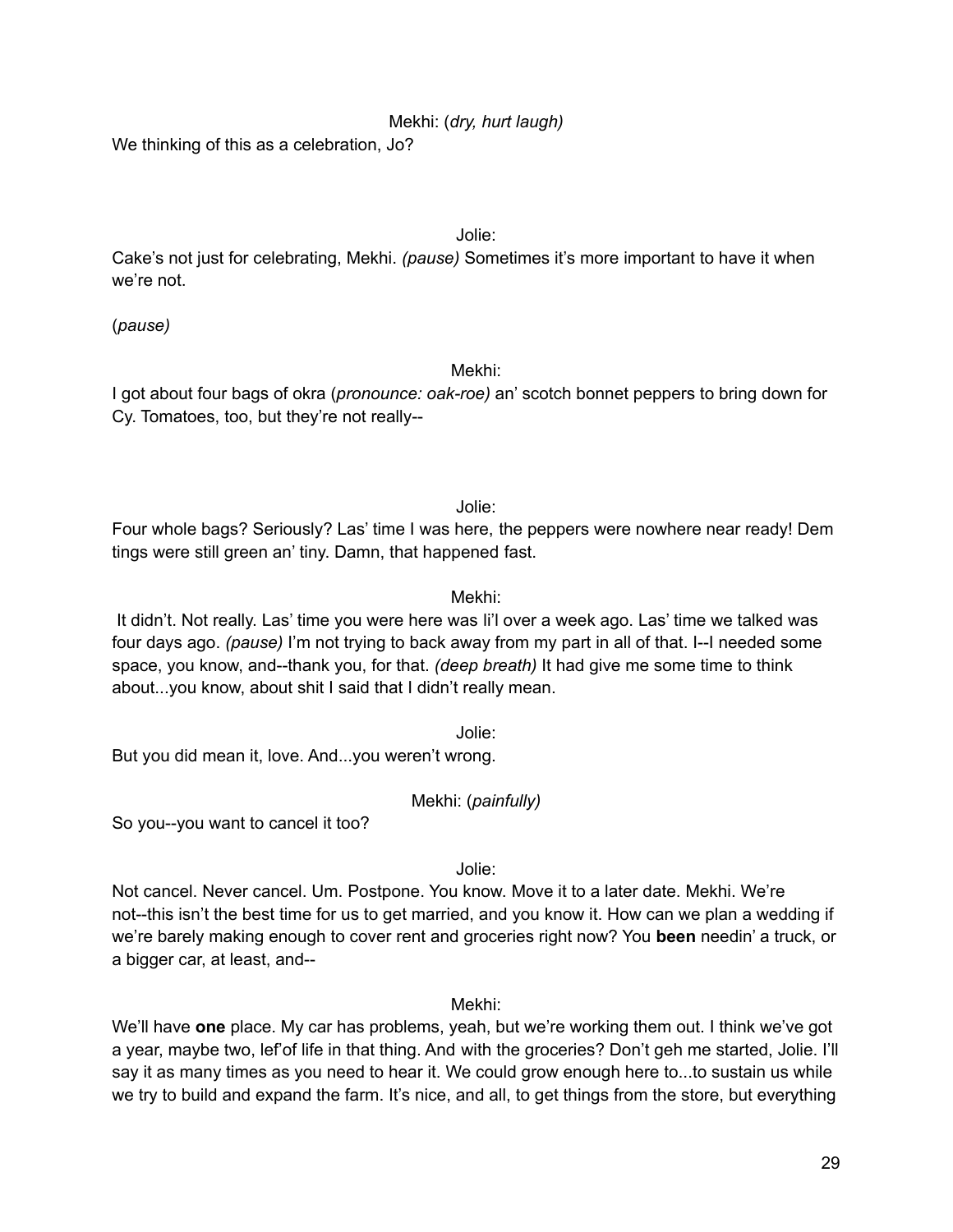we **need**, we can grow from here or get from deh other farms. You know I'll marry you down at the courthouse. On the beach. Here on the damn farm, if that's what it takes. Any ol' day, in any ol' clothes. We don't need anything fancy.

#### Jolie:

And I'll say my piece again, too--why not? Don't you think something as special as what we have deserves something more than ordinary? I don't want a three-thousand dollar dress and a wedding at the Ritz Carlton, but I want our day to feel like something more than "any ol' day".

#### Mekhi: *(annoyed, under his breath)*

Jesus, Lord have mercy. *(louder)* It's always 'something more'. A bigger car. An extra helping. Sweeter tea. Cake instead of bread. It's always been--

#### Jolie:

Yes, because I want to do more than jus' live this life. I want to enjoy it, too. And I want that for you, too, Mekhi. I believe you're worth it, that **we** are. *(pause)* We won't have to postpone for too much longer. I'm making enough to stay afloat for now. By the time this month is over, I might be able to get back to baking full time. Maybe the hotel will reopen, or--I mean, I've been hearing rumors about a couple of places on St. John reopening for jus' a few guests at a time…

#### Mekhi:

Or you could forget about having to depend on that, on **them**, on everyone else's whims for an income and jus'...work full-time here at Homegrown with me. Build this empire together.

Jolie:

I'm always here to support your dreams, Mekhi. But you have to understand that I'm dreaming, too. And I think the difference between us is that if now isn't the right time for me to make that dream come true, I'm okay with waiting for it.

Mekhi:

That's the difference? Huh. All right. *(pause*) Maybe waiting...is...the best thing we could do right now.

Jolie:

Yes. I think so.

#### Narrator Jolie:

If Mekhi were a cake, he'd be a deep, rich, dark chocolate torte, one without flour or fluff to dilute the intensity of all of that flavor inside. There's sugar, of course, there's plenty of it, but...it's understated, it's hidden somewhat by the unapologetic boldness of the cocoa. That's Mekhi. That's what I've baked for him, too. I pull two cake boxes from my bag, along with some plastic forks, and han' him one.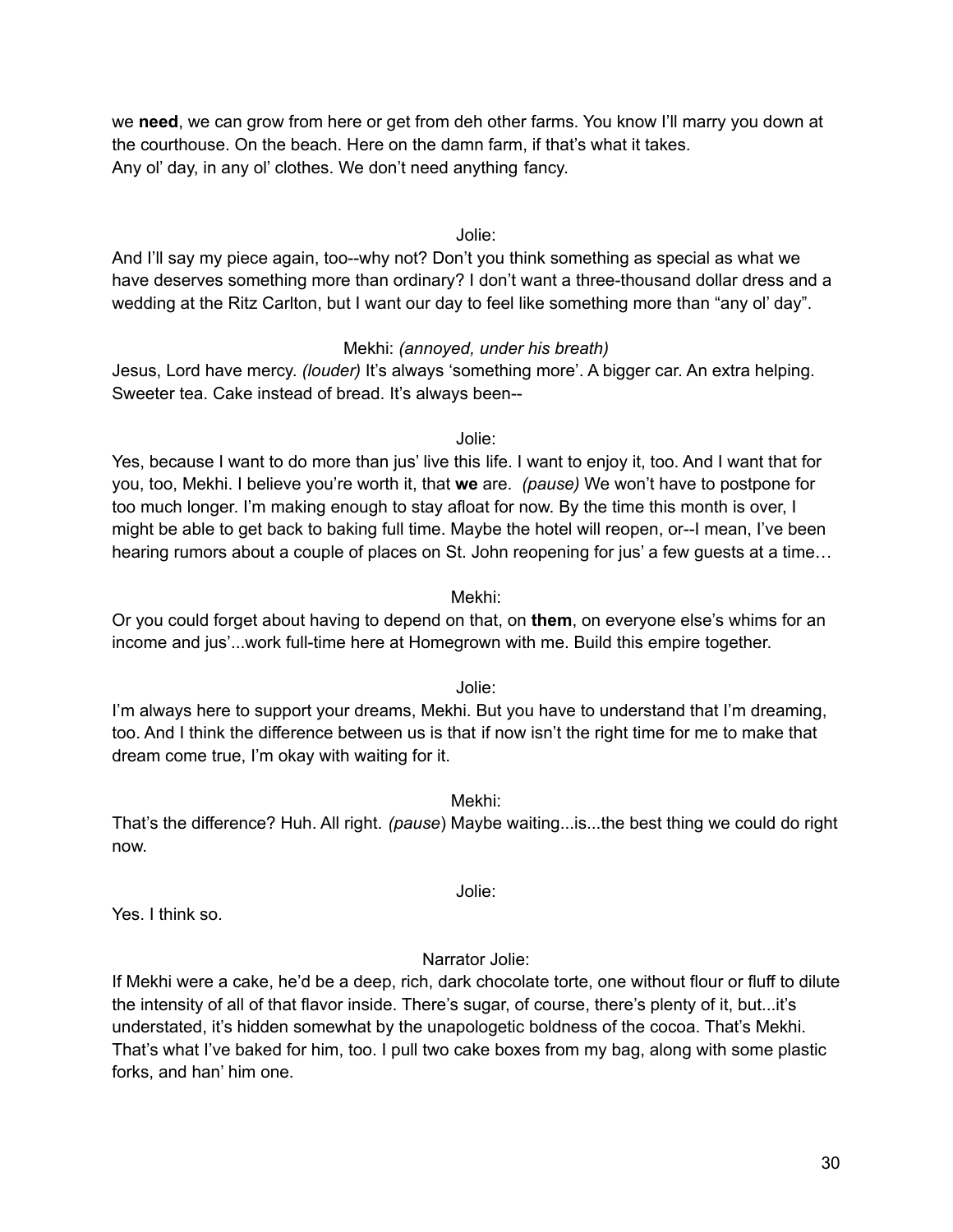#### Mekhi:

(SFX: plastic fork scraping against a plastic cake container) Mmm. You baked my favorite. Damn. Master bakers or not, I know dem two people for the show can't make anything that tastes like this.

#### Jolie: (*a bit coyly)*

Bet I can think of something that would make it taste even better.

## Mekhi:

What's that?

Jolie: If the cacao was actually grown right here, at Homegrown Hope.

#### Mekhi: *(chuckling)*

Yes! Yes! Now you talkin'! An' deh vanilla, too! We done have the sugar cane growing in the next plot all now. Look--we could make both our dreams come true at the same time. (SFX: Mekhi and Jolie laughing together, kissing.)

#### Narrator Jolie:

It's the sweet moments like these--welcoming the dusk with Mekhi--that make all the bitter moments of the day worth it. I scoop the chocolate torte into my mouth and lean into Mekhi, and together we look through pictures of Mrs. Foy's party that Cy texts to my phone. We're jus' talking about maybe heading down there ourselves when…(SFX: cell phone ringing)

| That's your phone, Jo?                                                    | Mehki: |
|---------------------------------------------------------------------------|--------|
| Yeah, look, It's Alana. Wonder what that's all about.                     | Jolie: |
| Is she at the party?                                                      | Mekhi: |
| I have no idea, actually. I think so. (answering the phone) Hello? Alana? | Jolie: |
| Hey. You got a minute? Are you at that party?                             | Alana: |
|                                                                           | Jolie: |

I'm at Homegrown with Mekhi. And yeah...of course I have a minute. You all right?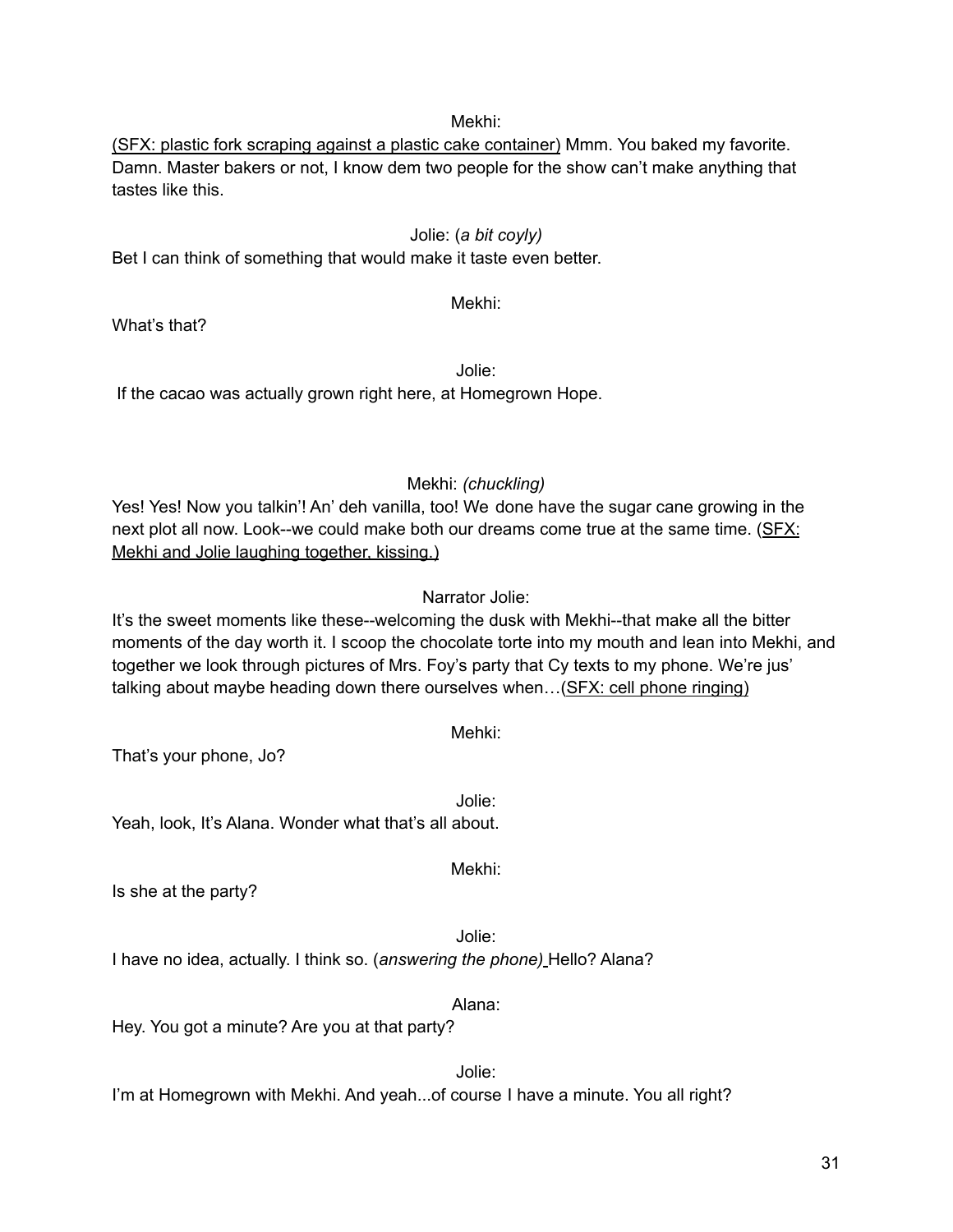#### Alana:

Honestly? I don't know. *(a beat)* Jolie, I know how easy it is to get caught up in a moment. I know how hard it is to see food wasted, especially in times like these, but--you're a chef, you bake; you should know all about balance. You should know when to hold back. You should know how too much of something can ruin a good dish.

#### Jolie:

Slow down, Alana. You're not making any sense. What are you talking about?

#### Alana:

I'm talking about the way you spoke to Vashti today. God, Jolie, I know she's a--I mean, yes, she **needed** to hear every word you had sen' her way, but--but Jo, you gotta think of who **you** are an' who **she** is, and--the vast amount of power you don't have.

Jolie:

I still don't understand.

Alana:

I bet you didn't even know that one of the cameras was on the whole time. They filmed everything that went down. Everything that you said. Reality shows are always looking for drama, and you just delivered it right to them.

Jolie:

I wasn't trying to create drama. I just wanted--I wanted **us** to have a chance to enjoy something, too. We deserve it. All the people feasting on that cake right now down by Mrs. Foy deserve it.

Alana:

Well, I hope it was worth it.

Jolie:

Jus' tell me straight out. Did Vashti Vega say something to you?

#### Alana:

Not exactly. But she didn't have to. *(pause)* I'm not at that party and I didn't get to enjoy any of that cake. I was one of the people who had to stay behind [and prep for the next day of filming]. Everyone could hear Vashti going on and on about what happened. She doesn't like having her image messed with, and she **really** doesn't like being told what to do. Any situation where she loses--where she doesn't have control. Oh, and she hated having to give away that cake. She went on about that for at least 45 minutes. She's angry. And powerful. And when you've got power, it's really easy to overlook your own faults. *(pause)* Jo...no one's said anything to me